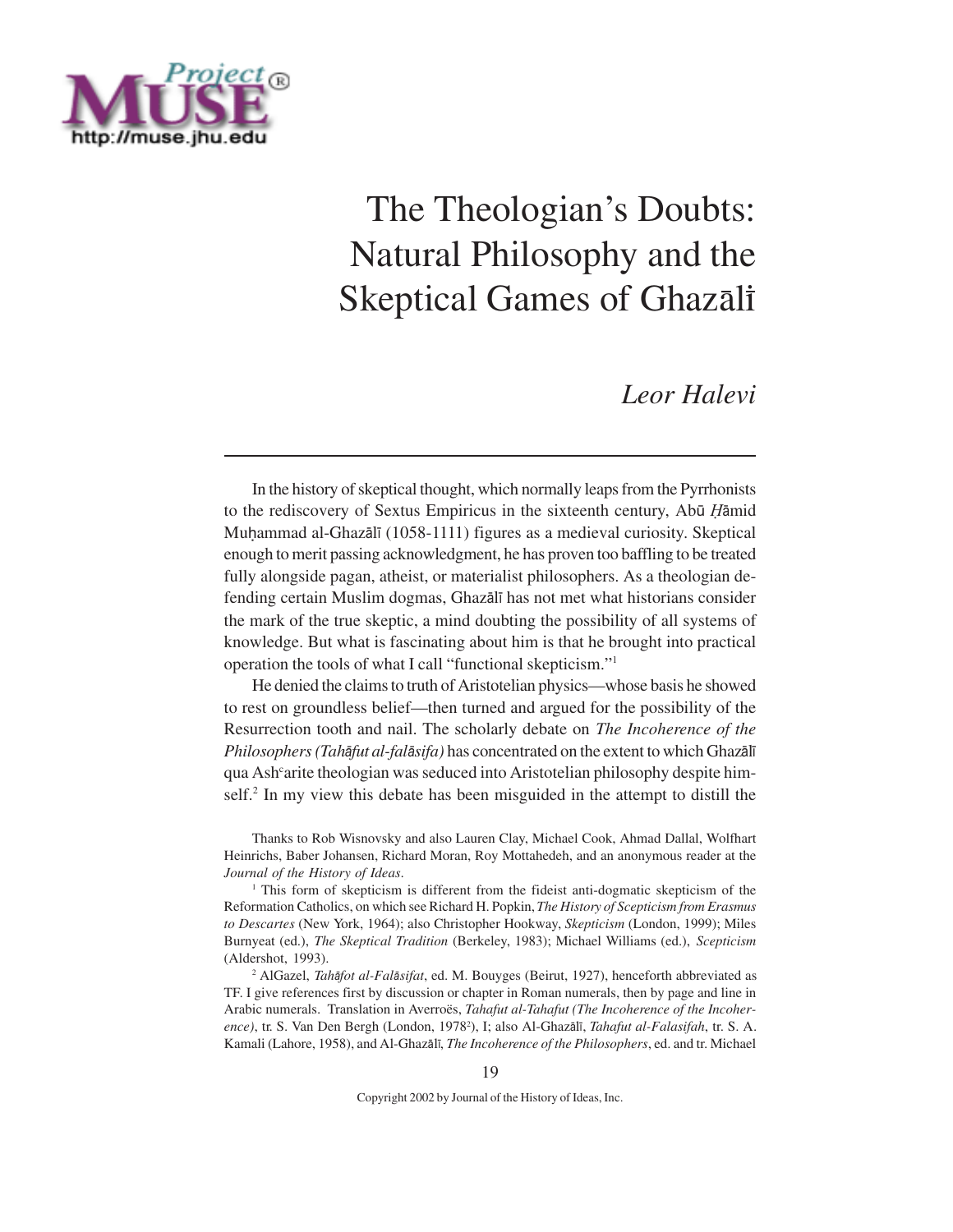essence of Ghazālī from the book's eclectic theology; I will argue for a different view of Ghazālī on the basis of a close reading of key passages. In the unusual sections where Ghazali applies Aristotelian language to a world not following the ordinary laws of physics, some have found Ghazali slipping, unconsciously perhaps, into an Aristotelian frame of mind. I will show that, as a skeptical theologian with a dialogic imagination, he was rather deconstructing Aristotelian discourse while playing a Wittgensteinian sort of language game.

### Natural Philosopher or Speculative Theologian?

The disagreement about the extent to which philosophy infected Ghazali is ancient. Ghazālī might have studied philosophy only in order to refute it. He himself defended his philosophizing with the claim that one cannot deconstruct a system of thought until one has understood it so deeply as to elaborate upon its fundamental principles.<sup>3</sup> His *Maq* a *id al-fal* a *ifa* was in fact received, especially in trans-Pyrenean Europe, as a philosopher's genuine summary of the object of philosophy.4 The book strikes me as suspiciously creative in its representation of philosophical discourse, but it appears in any case as an expert and surprisingly unbiased treatment.<sup>5</sup> Arabic readers knew that Ghazali had also written a polemical treatise against philosophy, *Tahfut al-falsifa,* but they still wondered about his engagement with the ideas he challenged. Abū Bakr Ibn al-'Arabī, for example, commented that Ghazali had been unable to extricate himself from philosophy.6 Other philosophers pondered whether or not he had been a closeted member of their charmed circle and sought in his writings traces of esoteric philosophy.7

Averroës's own sober sense of distance between philosophy and theology was partially a reaction to what he perceived as Ghazali's dangerous and carefree mixture of the two sciences.<sup>8</sup> He attacked Ghazali's book in *The Incoher-*

Marmura (Provo, Utah, 1997). I refer to the standard edition (TF) and, for long passages, to Marmura's translation; but all translations here are mine.

<sup>&</sup>lt;sup>3</sup> Ghazālī, al-Munqidh min al-*Dalāl*, ed. J. Salība and K. °Ayyād (Beirut, 1973), 94-95.

<sup>4</sup> See *Algazel's Metaphysics: A Medieval Translation*, ed. J. T. Muckle (Toronto, 1933); and see D. Salman, "Algazel et les Latins," *Archives d'histoire doctrinale et littéraire du Moyen Age*, 10/11 (1935-36), 103-27; and Marie-Thérèse d'Alverny, "Algazel dans l'Occident latin," in *La transmission des textes philosophiques et scientifiques au Moyen Age*, ed. Ch. Burnett (Norfolk, 1994), 3-24.

<sup>&</sup>lt;sup>5</sup> See *Maqā*șid al-Falāsifa, 189-92; 118, 119.

<sup>&</sup>lt;sup>6</sup> Ibn Taymiyya, *Majmūʻ fatāwā shaykh al-Islām*, ed. 'Abd al-Raḥmān b. Muḥammad b. Qāsim al-ʿĀṣimī al-Najdī (Riyād, 1381-3 A.H.), IV, 66; X, 551-52. Elsewhere Ibn al-ʿArabī characterizes him positively.

<sup>&</sup>lt;sup>7</sup> Ibn *Ț*ufayl, *Ḥayy ibn Yaqzān*, ed. Zawāwī Baghūra (Algiers, 1989), 16-19; also H. Lazarus-Yafeh, *Studies in al-Ghazālī* (Jerusalem, 1975), ch. 5.

<sup>8</sup> See George Hourani, *On the Harmony of Religion and Philosophy (Kitb fal al-maql)* (London, 1961), 26-27, 34-35, 40; and Majid Fakhry, *Islamic Occasionalism* (London, 1958), 16, 103-26.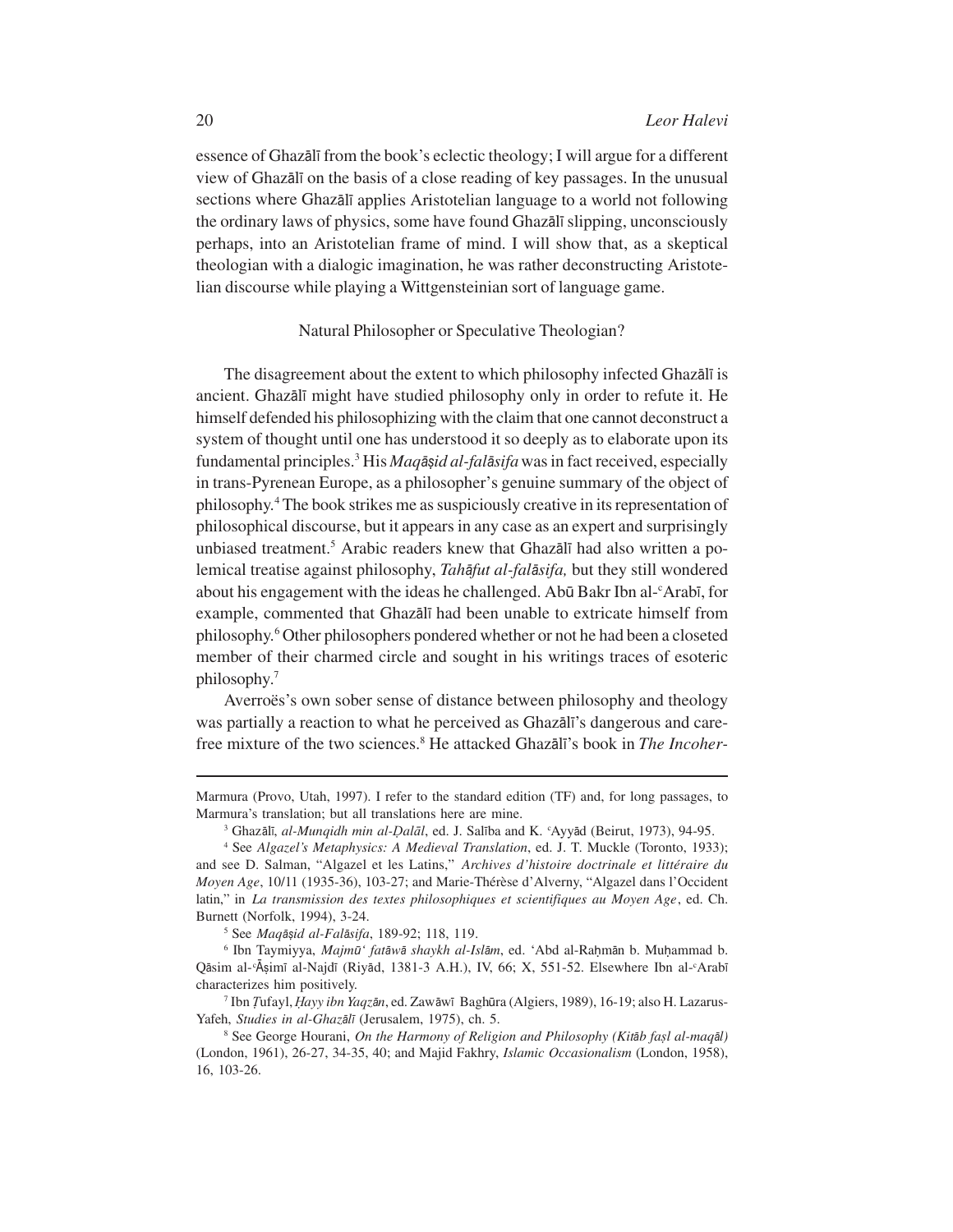*ence of the Incoherence* to restore philosophy's sense of purity, an aim he sought to accomplish by separating religious concerns from the philosopher's field of inquiry.<sup>9</sup> Ironically, such a separation is precisely what Ghazall might have wished to provoke by crisscrossing and blurring the line between religion and philosophy.

The modern debate on chapter 17 of *Tahfut al-falsifa* has concentrated on defining Ghazālī as either a natural philosopher or an occasionalist theologian. In his defense of the possibility of miracles Ghazali presented two theories of causation, one denying the logical basis of Aristotelian notions of natural causality, and the other more or less adopting these notions. Jointly, the two theories have seemed incompatible, and for this reason scholars have attempted to sort Ghazālī out of the apparent confusion. In 1978 L. E. Goodman argued persuasively that Ghazali exploited rather than denied the philosophers' ideas of causality. In two articles Michael Marmura challenged Goodman, contending instead that Ghazālī was a square Ash<sup>c</sup>arite occasionalist.<sup>10</sup> Why did this debate split along these lines?

Since Descartes's disciple, Malebranche—if not since Maimonides and William of Ockham—occasionalist metaphysics has appeared in sharpest contrast to Aristotelian physics, and even outrightly incompatible with it.<sup>11</sup> Whereas natural philosophy relies on the notion of natural necessity operating between events linked logically, occasionalism relies on the notion of direct, divine agency operating on events linked contingently. Thus, for instance, an extreme occasionalist such as Salih "Qubba" thought, according to Ash°arī, that God could maintain a

9 E.g., Averroës, *Tahfut al-tahfut*, ed. M. Bouyges, in *Bibliotheca Arabica Scholasticorum*, III (Beirut, 1930), 527-528.

<sup>10</sup> L. E. Goodman, "Did Al-Ghazālī deny causality?," *Studia Islamica*, 47 (1978), 83-120, especially 88, 97, 103-4, 108, 110, 118. Michael E. Marmura, "Al-Ghazālī's Second Causal Theory in the 17th Discussion of his Tahāfut," in *Islamic Philosophy and Mysticism*, ed. Parviz Morewedge (New York, 1981), 85-112, and especially 74 (n. 55), 50, 59-65. Marmura, "Al-Ghazali on Bodily Resurrection and Causality in Tahafut and the Iqtisad," Aligarh Journal of *Islamic Thought*, 1 (1989), 46-75, and especially 86, 91-92, 97-103. See also Simon Van Den Bergh, *Averroës' Tahafut al-Tahafut (The Incoherence of the Incoherence): Notes* (London, 19782 ), II, 184, note on I.329.5. Majid Fakhry, *Islamic Occasionalism* (London, 1958), 24, 33, 46-47, 58, 67, 69, 71; William J. Courtenay, "The Critique on Natural Causality in the Mutakallimun and Nominalism," *Harvard Theological Review*, 66 (1973), 77-94; for a more cautious treatment, see Fray Luciano Rubio, *El "Ocasionalismo" de los Teólogos Especulativos del Islam: Su posible influencia en Guillermo de Ockham y en los "ocasionalistas" de la Edad* Moderna (Salamanca, 1987), 505-24. B. Abrahamov, "Al-Ghazālī's Theory of Causality," Studia *Islamica*, 67 (1988), 75-89; Eric L. Ormsby, *Theodicy in Islamic Thought: The Dispute over al-Ghazls "Best of All Possible Worlds"* (Princeton, 1984), 182-216; and George F. Hourani, "The Dialogue between al-Ghazalī and the Philosophers on the Origin of the World," The Mus*lim World*, 48 (1958), 183-91, 308-14.

<sup>11</sup> N. Malebranche, *Recherche de la vérité* (Paris, 1991), VI.3, 790-802. Maimonides, *Dallat al-*-*'irn (The Guide of the Perplexed)*, ed. H. Atay (Cairo, n.d.), I.71, 179-86, and I.72.3, 228. For Ockham, see Courtenay, 89ff.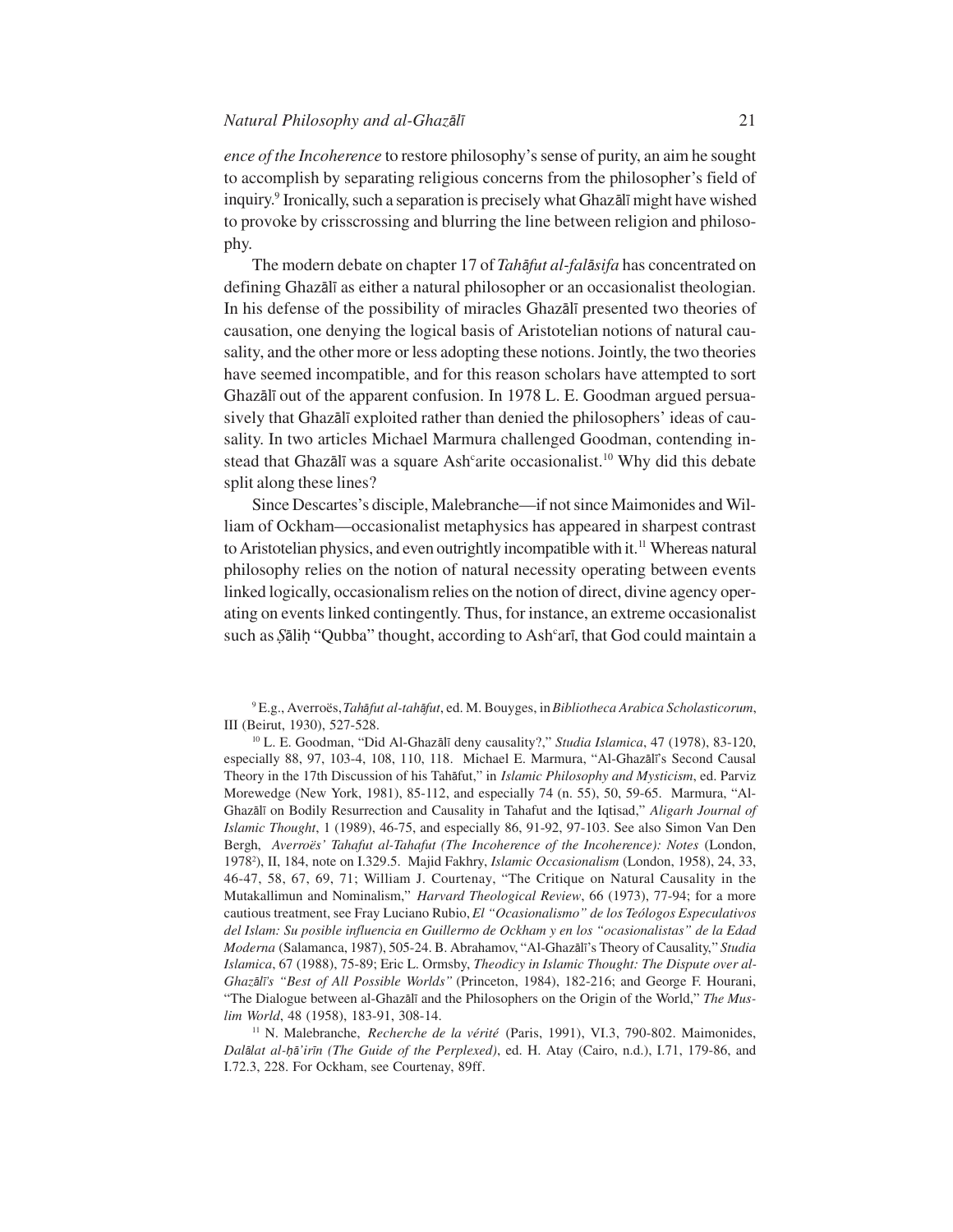heavy rock suspended in thin air for a millennium;<sup>12</sup> on the other hand a natural philosopher believed, as Ghazālī illustrates, that a stone roof would fall on account of its weight as soon as the pillars supporting it were removed.<sup>13</sup>

The Aristotelian speaks of change in the world in terms of causes and effects, but such language implies continuity, an abiding substrate to changing matter.<sup>14</sup> Events and causes have no meaning to the extreme occasionalist because in his view there is no diachrony. The world at any point in time has no past and no future. It makes sense only as a series of snapshots, a set of synchronic slices. Movement from one to another state of the world is orchestrated by God, who recreates the world anew in every instant. Any event thereby appears entirely disjointed from temporal causes.

With such an opposition between occasionalist theology and natural philosophy in mind, Marmura has argued that in *The Incoherence of the Philosophers* there are two "mutually exclusive" causal theories: one Aristotelian, the other Ash<sup>c</sup>arite occasionalist. Finding no evidence within the text to privilege one over the other as the one in which the author believed, he turned elsewhere, to al-Iqtișăd fi l-i<sup>c</sup>tiqãd, where Ghazālī allegedly expostulated the "true doctrine" veiled by *Tahfut al-falsifa*. On the basis of a partial translation from this external source, Marmura argued that Ghazali could not have believed in the Aristotelian theory.15 If Goodman maintained otherwise, Marmura contended, it was because he had "profoundly misunderstood" Ghazali due to a certain mistranslation.<sup>16</sup>

But in seeing Ash°arism and Aristotelianism as incompatible by necessity, Marmura overlooked Goodman's point about the divergence of Ashcarite occasionalism from the speculative occasionalism of the Mu<sup>c</sup>tazilites.<sup>17</sup> The heresiographical comment about Salih "Qubba" referred to above hints at a certain distance between Ash<sup>c</sup>arī and the extreme occasionalist who would explain any imaginary phenomenon with facetious reference to divine agency. Ash<sup>c</sup>ari saw God's action as moving the world with measured regularity in a habitual way interrupted only occasionally by miracles. To be sure, this position does not make Ash<sup>c</sup>arī a follower of Aristotle, but it does show him disengaged from that wildly speculative theology whose proponents vigorously effaced the mildest

<sup>12</sup> Al-Ash<sup>c</sup>arī, *Maqālāt al-Islāmiyyīn*, ed. Hellmut Ritter in *Bibliotheca Islamica* (Wiesbaden, 1980), I, 406-7; and Josef Van Ess, *Theologie und Gesellschaft im 2. und 3. Jahrhundert Hidschra* (Berlin, 1993), III, 422-28.

<sup>13</sup> Ghazālī, Maqāșid al-Falāsifa, 192.

14 Aristotle, *Physics*, tr. W. Charlton (Oxford, 1970), II.7: 198a-b; *Physics*, tr. R. Waterfield (Oxford, 1996), VIII.8; *Posterior Analytics*, tr. J. Barnes (Oxford, 1975), II. 95a22-b12.

<sup>15</sup> Ghazālī, al-Iqtișād fi l-i<sup>c</sup>tiqād, ed. I. A. Çubukçu and H. Atay (Ankara, 1962), 215, lines 1-4.

<sup>16</sup> Marmura "Al-Ghazālī on Bodily Resurrection and Causality," 46-48, 59-60, 65, 63; Marmura, "Al-Ghazālī's Second Causal Theory," 97; and *The Incoherence of the Philosophers*, tr. Marmura, 175. Goodman, 105-7; see also 88, 97, 103-4.

17 Goodman, 100-105.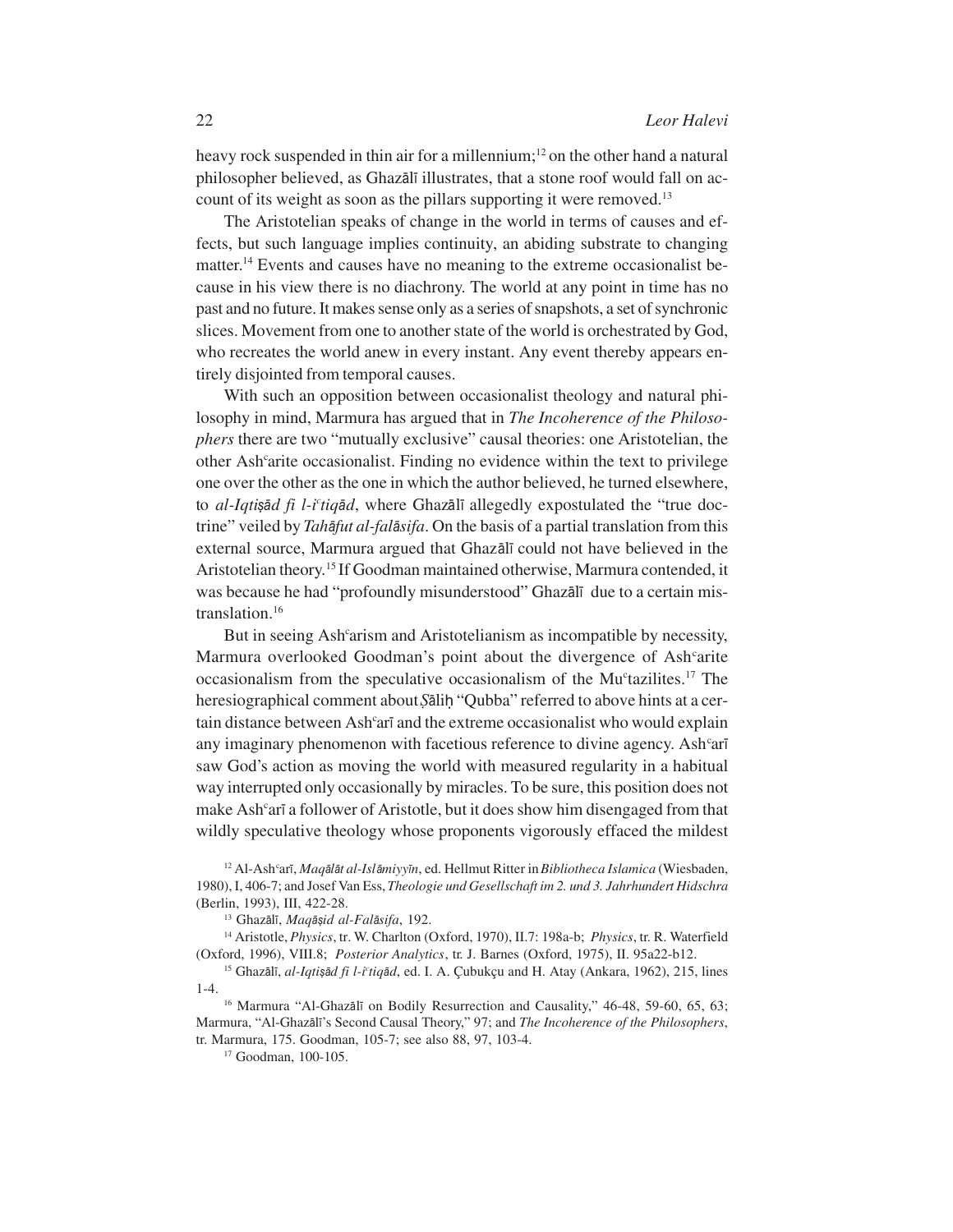blush of naturalism.<sup>18</sup> Marmura not only projected Ash°arism onto Ghazālī, he did so without defining it. Whatever Ash°arī's convictions were, Ash°arites espoused a spectrum of beliefs. As for Ghazali, the manner in which he was an Ash<sup>c</sup>arite is itself a much debated question,<sup>19</sup> and frankly irresolvable even for al-Iqtișād fi l-i<sup>c</sup>tiqād, if indeed its writing precipitated or coincided with Ghazālī's personal and spiritual crisis.20

In any case the scholarly debate on *whether* or not Ghazali was an Ash°arite is, in my view, irrelevant when applied to *Tahfut al-falsifa,* which is not a declaration of personal belief and orthodox doctrine but a skeptical and eclectic work of theology. I prefer to examine *how* the text is shaped by the interaction of natural philosophy and theology. In response to the philosophers Ghazālī developed and refined his ideas about natural and divine causation. His arguments were neither Ash<sup>c</sup>arite nor Aristotelian but a curious mixture of the two. We will see below why Ghazālī brought divine agency to bear upon the world of natural philosophy and how strangely he applied a naturalistic epistemology to the world of speculative theology.

Usually, I will refer to the voice in first person plural as the theologian's, not as Ghazālī's, to prevent the impression that Ghazālī represented his intentions through this voice in any simple or direct manner. The idea is not at all that Ghazālī was withdrawing his authorial presence from the text as a whole, nor so much that he was masking his thoughts behind the characters of a dialogue, as Hume did charmingly with Cleanthes and Philo.<sup>21</sup> But Ghazālī was certainly distancing his beliefs from the theologian's. Indeed, he said as much in the third preface to *Tahfut al-falsifa*, where he declared that he would refute the philosophers with a mixed bag of theological tools, some not his own. "For we," he exhorted all theologians, Ash<sup>c</sup>arite and otherwise, "differ only in details, while those [philosophers] oppose the principles of religion. So let us unite against them, and may our resentments, at this time of hardship, slip away."22

### The Miraculous World of Natural Philosophy

The theologian opens the dialogue with the natural philosopher by declaring: "The connection *(iqtirn)* between what is customarily believed to be the cause *(sabab)* and what is believed to be the effect *(musabbab)* is not necessary

<sup>&</sup>lt;sup>18</sup> Cf. Daniel Gimaret, *La doctrine d'al-Ash<sup>c</sup>arī* (Paris, 1990), 404-9; also Richard M. Frank, "The Structure of Created Causality according to al-Ash<sup>c</sup>ari," *Studia Islamica*, 25 (1966), 25-26, 34-53, 73-75.

<sup>&</sup>lt;sup>19</sup> See, e.g., R. M. Frank, Al-Ghazālī and the Ash<sup>c</sup>arite School (Durham, 1994); George Makdisi, "Al-Ghazālī, disciple de Shāfi<sup>c</sup>ī en droit et en théologie," in *Ghazālī, la raison et le miracle* (Paris, 1987), 45-55.

<sup>20</sup> A. J. Wensick, *La Pensée de Ghazzl* (Paris, 1940), 107-8; Maurice Bouyges, *Essai de chronologie des oeuvres de al-Ghazl* (Beirut, 1959), 337.

<sup>21</sup> David Hume, *Dialogues Concerning Natural Religion* (London, 1991).

<sup>22</sup> TF *muqaddima* (III).13.9-14.3.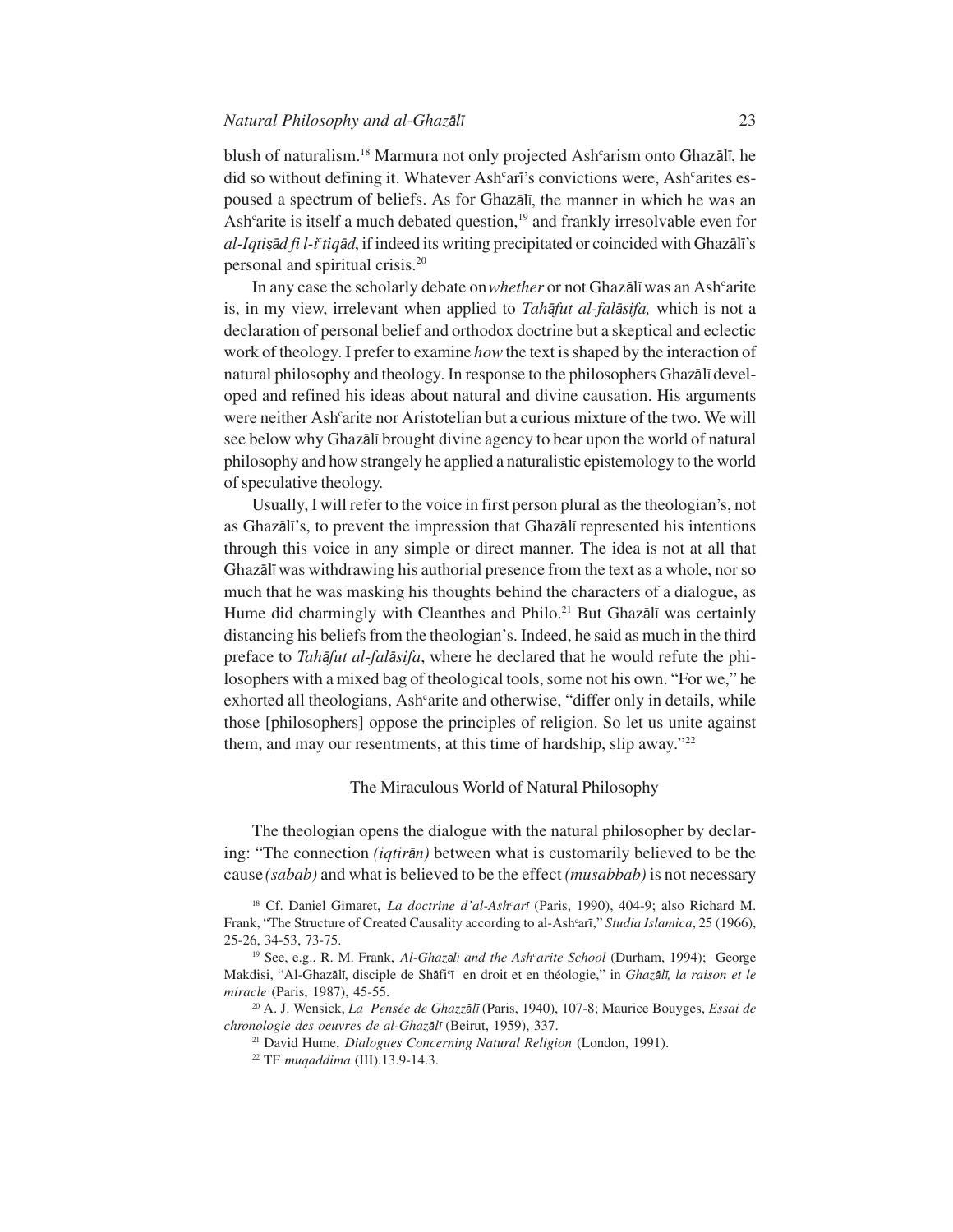*(arr)* in our view." The presence of a cause or its absence does not entail a predetermined result. Decapitation, for instance, is regarded as necessarily the cause of inevitable death, but it need not be. For death may occur without the severance of the head, and life may continue after the beheading. Fire will not necessarily burn cotton, for cotton may remain unburnt despite the fire, or it may burn without any fire.<sup>23</sup>

At first sight the theologian's examples may seem mundane or ridiculous. Why must wet cotton burn? What a surprise that one may die with one's head on! Yet the theologian was reacting to the deterministic world view of natural philosophers. Aristotle cannot of course be held responsible for the excesses of those who, from Ghazālī's and subsequently from Averroës's perspective, were groundless believers in Aristotle. For the most part he qualified causal principles with carefully considered escape clauses, derived often from empirical research. Indeed, G. E. R. Lloyd's view of Aristotle's anti-Platonic interest in biological research is illuminating in this regard.<sup>24</sup> Yet given Aristotle's illustration of natural effects with geometrical definitions, his suggestion that causes function syllogistically, and his attempt at explaining even the monsters of nature (man-headed calves) as coming to be, should there be no impediment, due to defective seed rather than bad luck,<sup>25</sup> it is not difficult to imagine why Aristotelian Muslims, inspired no less by neo-Platonism than by any sublunary taxonomy, might have struck Ghazālī as rashly deterministic.

Farabi and Avicenna, against whom Ghazālī was reacting, had placed in turn a linguistic and an ontological emphasis on Aristotelian notions of natural causality. The paradigm of logical necessity operating between cause and effect was so standard that even Averroës, coming as he did after Ghazālī, could not shake it off. "Logic," in his view, "implies the existence of causes and effects."26 Averroës defines the fire that would not burn the cotton as that which burns. In this pre-modern world view matter acts according to its essence, not according to physical laws. Given such causal explanations, it is unfortunate that Averroës dismissed Ghazālī's attack as mere sophistry. For the theologian had scored an important point about the groundlessness of philosophical belief.

Unable to prove that the mental relation of cause to effect may be imported to events in the real world, the philosopher charges that knowledge of the bond's necessity is derived from sense perception. Repeated observation *(mushhada)* has established that fire is the "agent" (*f* $\tilde{a}$ <sup>*cil*</sup>) of burning. But observation, the theologian retorts, has only established that the burning of the cotton normally occurs simultaneously with the fire's presence *( c indahu)*. It has not established that the burning occurs by the fire *(bihi)*.

<sup>23</sup> TF xvii.277.1-278.8.

<sup>&</sup>lt;sup>24</sup> See his *Aristotle: The Growth and Structure of His Thought* (Cambridge, 1968), ch. 4.

<sup>25</sup> *Physics* I.5:188b, I.7:191a, II.3:195a, II.9:200a, II.8: 199b; *Posterior Analytics*, II.11.

<sup>26</sup> Averroës, *Tahfut al-tahfut*, 521.4-11, 522.9.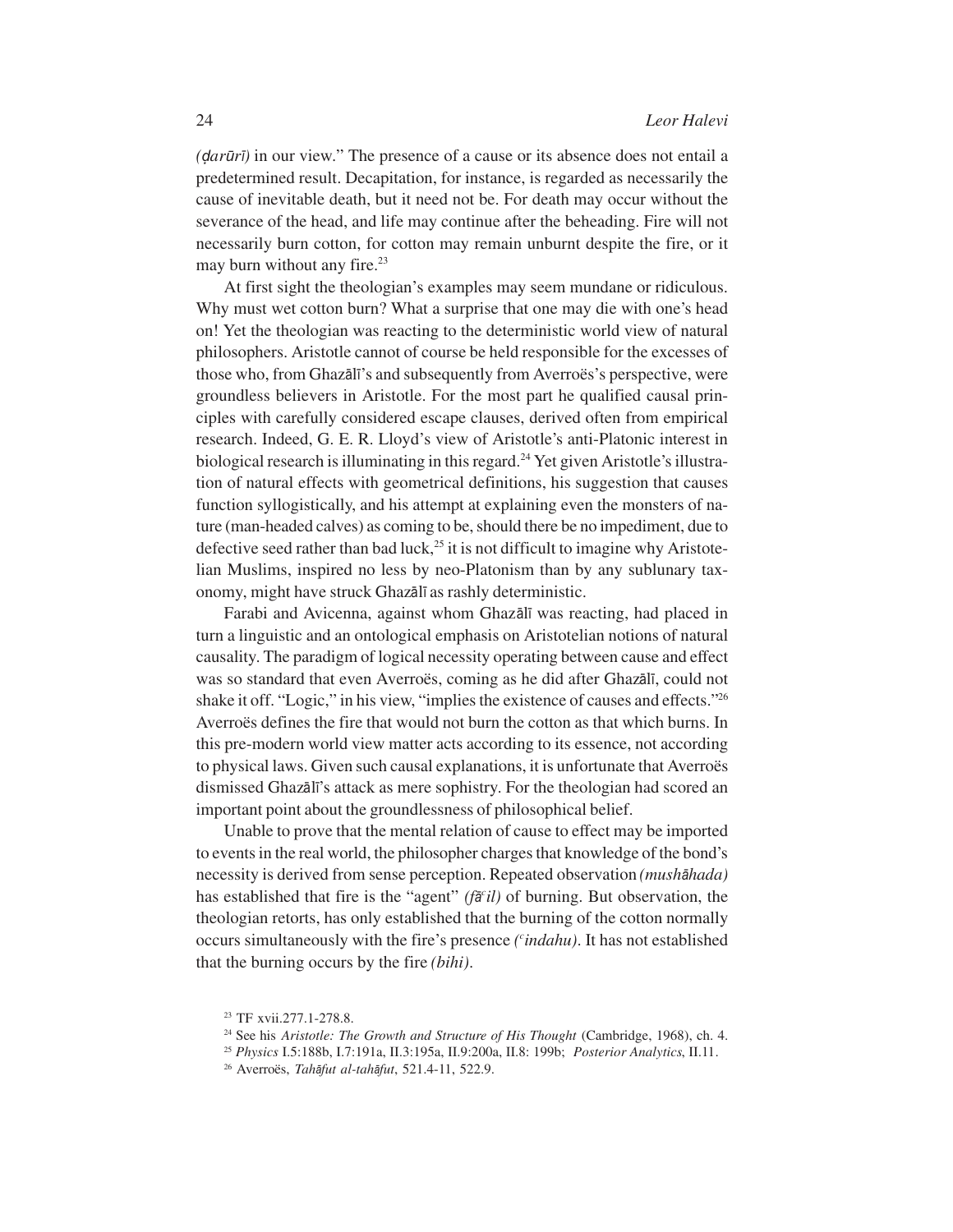### *Natural Philosophy and al-Ghazl* 25

In *Maq*asid al-falasifa Ghazali describes causes and events in terms borrowed from Farabi and the Arabic translators of Aristotle. Two causes, the material and the formal, function within the matter to be changed; another two, the efficient and the telic, function outside this matter.<sup>27</sup> The production of burnt cotton could be explained with the first three causes as follows: cotton is composed of matter which can burn; it contains the form of burnt cotton as one of its potential states; and fire will burn cotton when brought into contact with it. The telic or final cause can be thought of as the reason for which the first three causes come together.

With this background in mind we would expect the natural philosopher in *Tahfut al-falsifa* to argue that fire is the efficient cause *( c illa f<sup>c</sup> iliyya)* behind the transformation of cotton, as substrate or matter *(mdda, hayl)*, into ashes. Instead, we find him arguing for fire as an agent without calling it the efficient cause and without indeed making any explicit reference to the four causes. The reason for this is that the discussion between the philosopher and the theologian is not so much about efficient causation as it is about sufficient agency. The driving question is not about the manners in which natural causation works but about whether or not it works. In this respect the discussion relates more to the section of *Maq*a*sid al-falasifa* which addresses the question of human agency. A woman deliberating whether or not to walk somewhere can decide one way or the other. Nature, which gave her a pair of legs, helps her walk if she so wishes, but she will not walk unless she wills it.28

If the philosopher in the debate seems perplexed, it is because the theologian forces him to address fire as if it were a pair of legs. In other words, instead of debating how fire acts, the philosopher must debate whether it acts, a question he is accustomed to discussing in another context, that of human action. He proposes that fire acts by nature *(abc )* and not by choice *(ikhtiyr)*, and that it is "incapable of refraining from doing what is its nature upon encountering an object receptive to it." The theologian mocks him, saying that fire is but "inanimate matter" *(jam* $\bar{a}d$ *)*, "possessing no action." And in any case "is there any proof that fire is an agent?"

There was no proof, as we have seen, other than the observation that fire tends to be present at the moment of the cotton's burning. But our senses, the theologian declares, cannot be trusted to observe truthfully. Think of the blind man whose eyesight is first restored, by daylight, and who concludes that color exists because of his eyes. At night, when color is absent, he comes to think that the cause of it is sunlight. Still, his knowledge would be limited by his senses, for he cannot know with certainty that color would cease, by day, if the sun were to disappear. Thus compelling the philosopher to admit doubt in knowledge based on observable causes, the theologian stirs the discussion toward unobservable causes, divine agency, and the possibility of miracles.

<sup>&</sup>lt;sup>27</sup> Maqāṣid al-Falāsifa, 189-90.

<sup>&</sup>lt;sup>28</sup> Cf. *Maqā*șid al-Falāsifa, 190-92.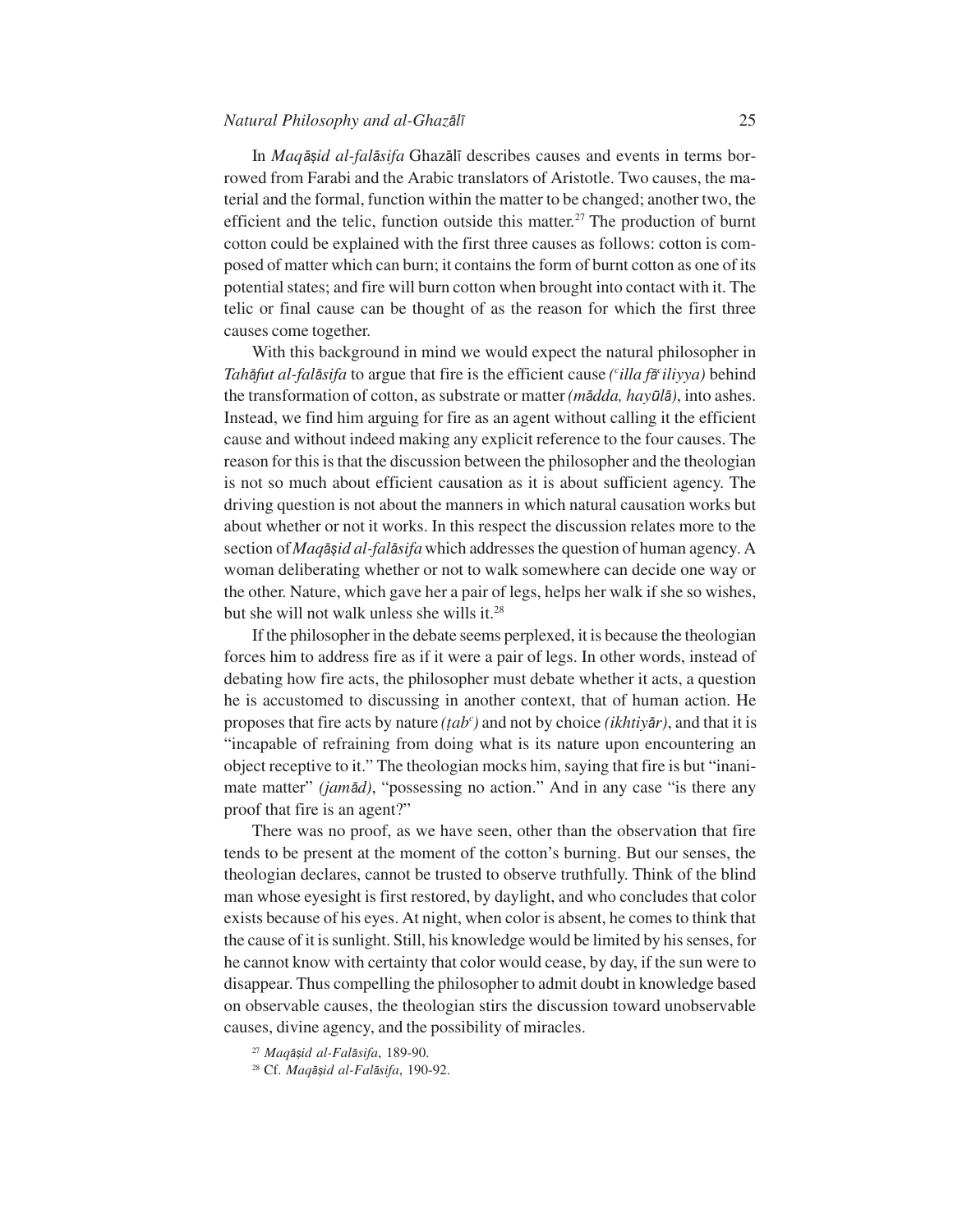God, according to the theologian, is the sufficient and efficient cause behind every change in the observable world. If a cause and its effect seem inextricably paired, it is because the connection was "pre-determined" *(subiqa min taqdr)* by God, who created it in harmony *(taswuq)* but not as "necessary in itself." Within God's power *(maqdr)* is to prevent an effect despite the presence of the natural cause and to bring about an effect without its natural cause. To be sure, a natural cause is normally observed to operate alongside a certain effect, but the effect in fact derives from "the First" *(al-awwal)*, "whether with or without the mediation of angels entrusted with temporal commands." God, moreover, is not constrained to conform his actions to the natural course of events. He rather acts by "choice" *(ikhtiyr)* and "free will" *(irda)*. 29

Pushed to discuss non-observable causes, the philosopher lapses into neo-Platonic language.30 From the "Giver of Forms" *(whib al-uwar)* or from the "Principles of Events" *(mabādi' al-hawādith)*, which are not unlike the theologian's angels, flow or emanate the events and their forms. They emanate, however, by "necessity" *(luzūm)* and by "nature" *(tab<sup>c</sup>)*. Again, as in the case of the fire's causal powers, we find the theologian and the philosopher in deep disagreement about the very meaning of agency. Whereas one sees agency as a function of God's unpredictable and unrestrainable power, the other sees it as a function of nature's orderly and ever-recurrent ways.

Unable to contain himself any longer, the philosopher erupts:

But this would lead to the perpetration of hideous absurdities [*mult* shan<sup>r</sup>a]! Indeed, if one must deny the necessity of effects deriving from their causes, attributing them to the will of their Inventor [*mukhtaric* ], a will further possessing no clear, limited course, but fickle and multifarious ways, then we might as well be persuaded that before our eyes there are voracious beasts, a burning holocaust, lofty mountains, enemies loaded with weapons, which we do not see because God, may he be exalted, has not created for us the sight with which to see them.<sup>31</sup>

The philosopher's attack centers upon the extreme implications of the theologian's worldview. If our eyes lie to us when we observe causes changing matter and if causes in fact function in higgledy-piggledy fashion, then what is to stop us from believing that we live in a world very different from the natural world?

Perhaps we expect the theologian to continue his own line of attack, undermining the nexus between knowledge and observation. Relying on the parable of

<sup>29</sup> TF xvii.278.1-278.5; xvii.279.9-280.2; xvii.283.4-5.

<sup>30</sup> See H. Davidson, *Alfarabi, Avicenna, and Averroës on Intellect* (Oxford, 1992), 131-37.

<sup>31</sup> TF xvii.283.9-284.3. See also *The Incoherence of the Philosophers*, tr. Marmura, 173-

<sup>74.</sup>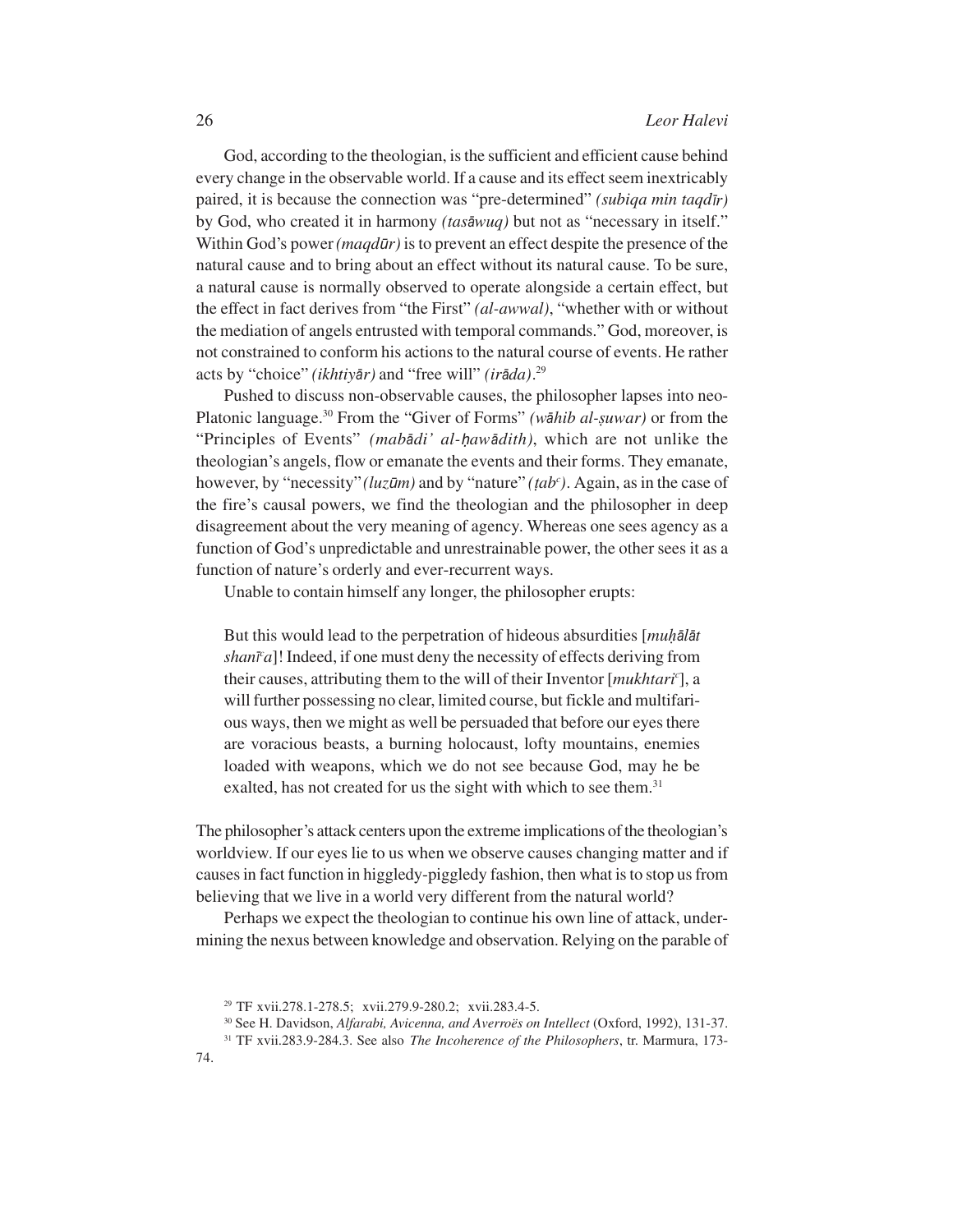the blind man, should he not claim that hungry if invisible monsters may indeed be standing before our imperfect eyes? Instead he responds, mildly:

If there cannot be created for man the knowledge that the possible is non-existent, then these absurdities would necessarily follow, and we would not doubt the images you have described. However, God created for us the knowledge that he has not effected these possibilities, and we have not claimed that these things are necessary. But they are possible in that they may or may not happen. The repetition of [events] time after time establishes firmly in our minds the course [of events] according to past custom [cada].... Yet if God violates custom by causing [an extraordinary event] to occur at the time of the breaching of customs, these cognitions [*<sup>c</sup> ulm*] would steal away from our hearts, and God would not create them.<sup>32</sup>

If the "time of the breaching of customs" is apocalyptic, as Goodman has argued, then the possibility of sighting lofty mountains (dancing as rams?) would be confined to the end of times.<sup>33</sup> Until then, natural philosophers would seem rather justified in holding that worldly effects, insofar as one can know, follow from causes. The theologian would still be free to regard God as the sufficient cause behind every event, but he would be constrained to acknowledge that God invariably acts when the so-called "efficient cause" is present. From now until the end of this world, God would choose to burn the cotton whenever the fire encounters it.

This interpretation of Ghazali is rather plausible. We have heard the theologian argue that natural causes are observed alongside effects and that God created the connection between cause and effect in harmony. Under this system, God's awesome power would not be relegated to a topsy-turvy time. For God would be that wondrous efficient cause behind every worldly effect. What the natural philosophers call the "efficient cause" would, in fact, be an unnecessary or superfluous cause, but one which would nonetheless graciously help philosophers predict the result of God's orderly action.

Yet there is a problem in confining the possibility of sighting voracious beasts to the end of the world. Were the time in question apocalyptic, would the theologian be addressing the relationship between knowledge and past custom? The theologian's discourse is not in fact about the logical possibility of an apocalyptic world but about the true pattern of causes determining change in a possible world, that is, in a world possibly but not necessarily our own. In this manner the theologian defends both the currency of divine agency, and the possibility of

<sup>32</sup> TF xvii.285.7-12 & 286.6-8.

<sup>33</sup> Goodman 104-5, 108, 112-13.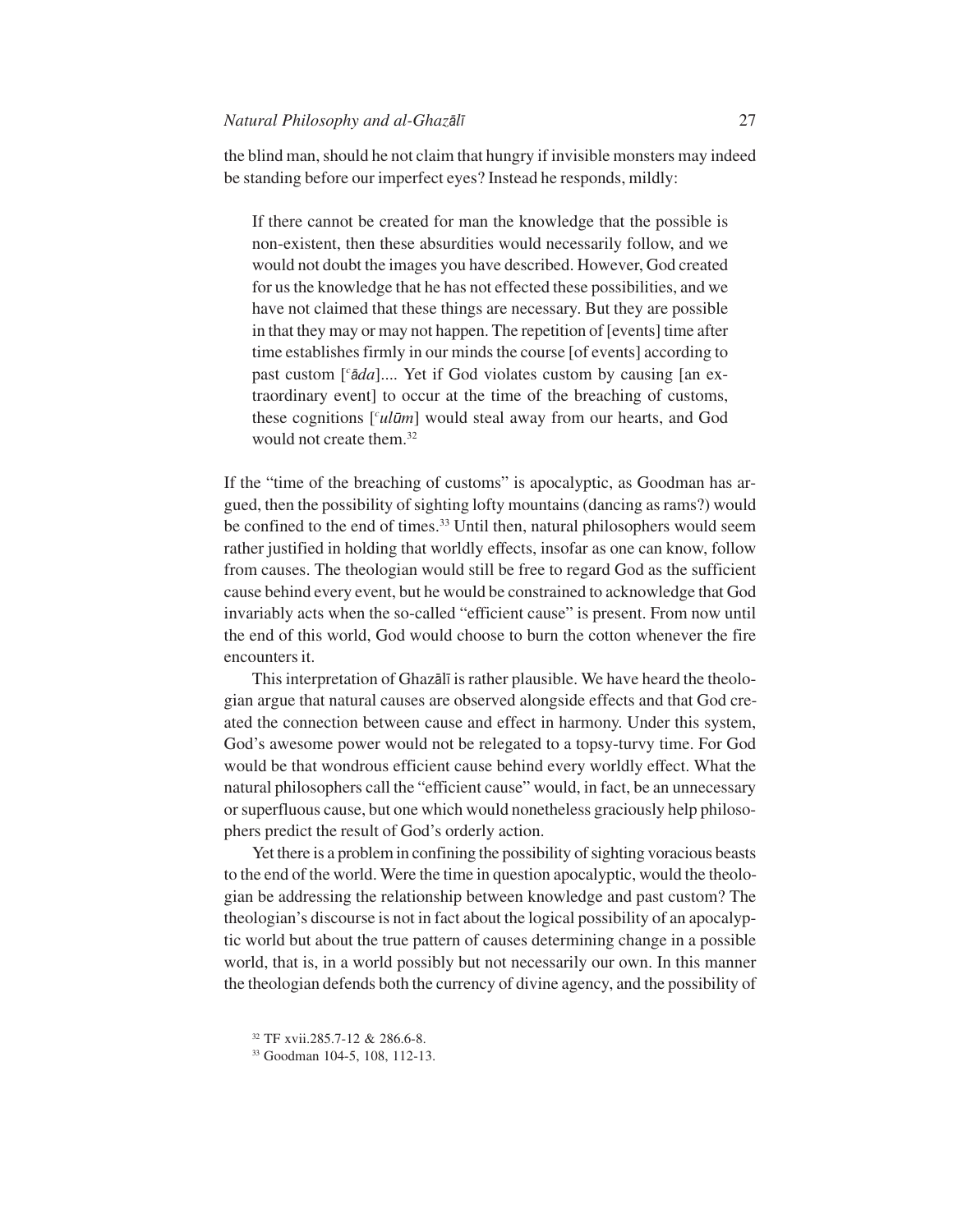miracles, past and present. In this sense miracles are defined not only as disruptions of the natural order but as potentially unknowable disruptions. Were God to violate the normal course of events, we might not know it, for knowledge derives from repeated observation.

Ghazālī, under this interpretation, denies the causal scheme of natural philosophers, while acknowledging the feasible existence of the natural order underlying their explanations. This world view is far from that of extremely speculative theologians such as Salih "Qubba" who would have argued that monsters may stand before our blind eyes. If reminded of the parable of the blind man, Ghazālī would perhaps contend that it shows not so much that man observes falsely, as it shows that he observes partially or imperfectly. Further, he would say, extreme theologizing risks not only setting up theology for ridicule, but worse, it encourages philosophical doubt in religion.

Let us at this point remember what Ghazali proposes in the second preface to *Tahfut al-falsifa*. In order to uphold the faith, it is not necessary to dispute against philosophical doctrines that do not clash with religious principles. Take, for instance, the philosophers' theory of a solar eclipse, which they say occurs when the moon interposes itself between the earth and the sun.

We are not engrossed in the refutation of this branch [*fann*], since it would serve no purpose. Whoever supposes that the altercation is to deny on religious grounds [literally, *min al-dn*] would be committing an outrage against religion, and weakening its basis. For these things have been established by geometrical and arithmetical proofs, which leave no doubt.... If [the philosopher] is told that these things are contrary to the Revelation [al-shar<sup>c</sup>], he would come to entertain doubts, not about [his field of knowledge], but about the Revelation.34

To uphold God's power and his agency, there would be no need to deny that fire regularly appears to burn cotton, nor to claim that our world, like the superstring theorists' universe, contains seven imperceptible dimensions in whose folds live holed-up monsters.

From Ghazālī's perspective the neutered causal theory, granting natural causes but a semblance of agency, did not clash with religious belief. According to Ghazālī, religious and philosophical belief came into violent conflict on three issues: the world's creation, God's attributes, and the resurrection of bodies.<sup>35</sup> We will soon turn to the third of these issues, which is part of the discussion on natural causality. As a whole system of thought, however, natural causality is

<sup>34</sup> TF *muqaddima* (II).11.6-11.

<sup>35</sup> TF *muqaddima* (II).13.4-7.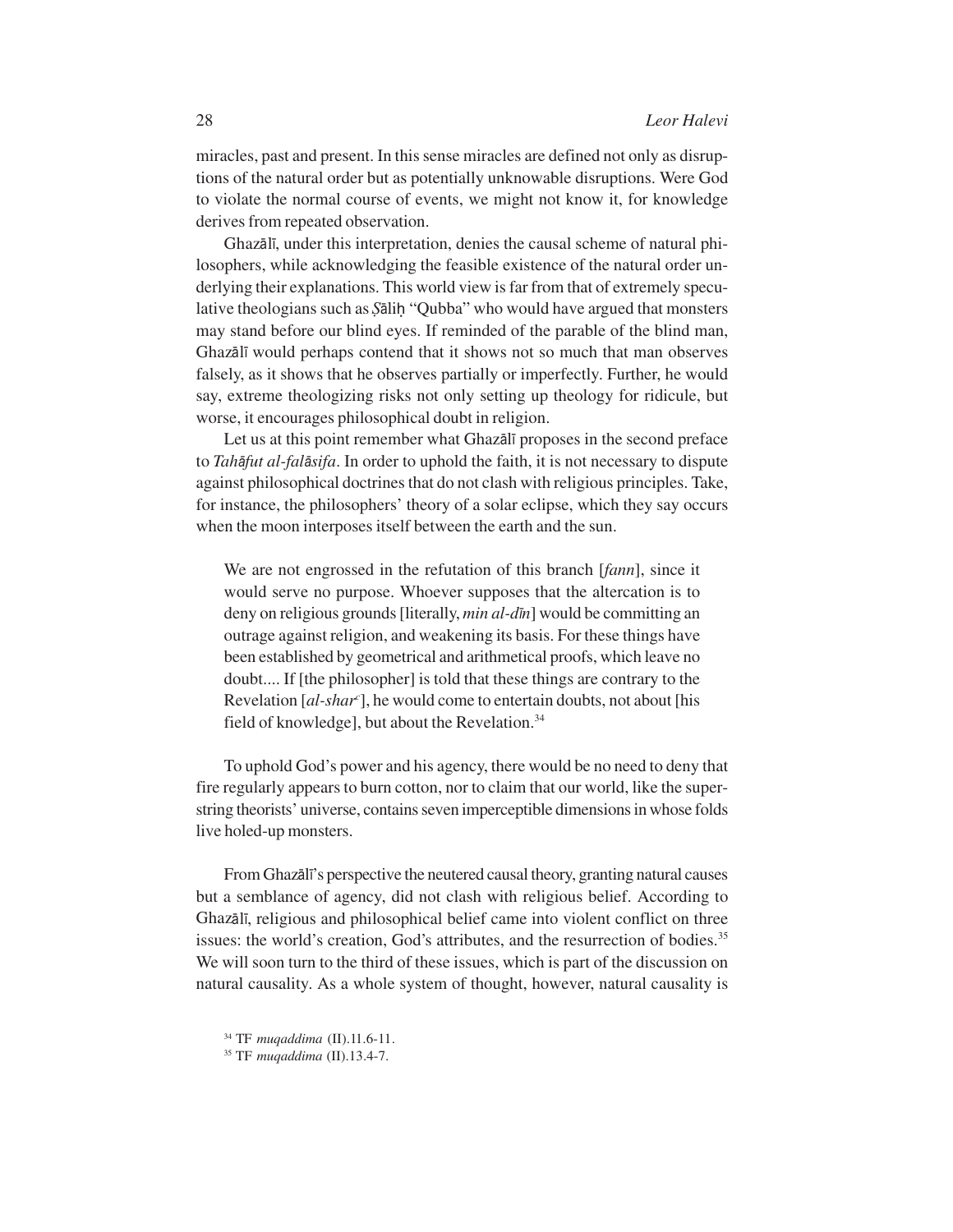not portrayed as incompatible with religious belief.<sup>36</sup> Ghazālī in fact accepts an Aristotelian world-order cloaked in theological epistemology—a world, that is, where cause and effect appear normally if unnecessarily joined for reasons unknown, where the sufficient cause is believed to be unobserved, unnatural, divine.

#### The Natural World of Speculative Theology

The first part of the philosopher's challenge, quoted above, parodied theological skepticism about the relationship between knowledge and observation. Could we possibly live in a world, the philosopher continues, where change derives from an unobserved, willful, all-powerful cause? "So whoever leaves a book in his house, let him find it, upon his return home, metamorphosized into a beardless slave-boy, smart and resourceful." Or let him find the slave-boy transformed into a dog, ashes into musk, stone into gold, fruit from the market into a stranger. "If asked about any of these things, a man would have to reply: 'I don't know what the house currently stores, for all I know is I left behind a book, which may now be a horse that has already splattered my library with piss and shit.' " For indeed, he concludes, "God is powerful over all possible things, and these are possible."37

Thus the discussion shifts subtly to another domain, the miraculous transformation of matter in a possible world. The theologian's stance is that his view of matter and its ability to change is not incompatible with the philosopher's view. Both had agreed earlier in the discussion that a cause can function differently upon an object, depending on the object's receptive disposition (*isti<sup>c</sup>dad*). Wet cotton or cotton covered with asbestos would not normally burn when tossed into the fire. A variation in the quality  $(sifa)$  of the object could prevent the expected transformation.38

Conversely, the theologian now argues, an accidental quality in an object can facilitate its transformation from one to another state of existence. A rod, for instance, may receive a special quality allowing its metamorphosis into a serpentine state. For "matter can receive every" accident.

Within the powers of God are marvels and wonders [ghara<sup>'</sup>ib, 'aja'ib], not all of which we have observed. How, then, could it be necessary to deny their possibility, and assert their impossibility? Similarly, the Resurrection of the dead, and the transformation of the rod into a serpent, are in this manner possible, for indeed matter [*mdda*] can receive every thing  $[shay']^{39}$ .

<sup>36</sup> TF xvi.270.11-12.

<sup>37</sup> TF xvii.284.3-285.6.

<sup>38</sup> TF xvii.282.1; TF xvii.287.9-288.1.

<sup>39</sup> TF xvii.288.1-4. *The Incoherence of the Philosophers*, tr. Marmura, 176.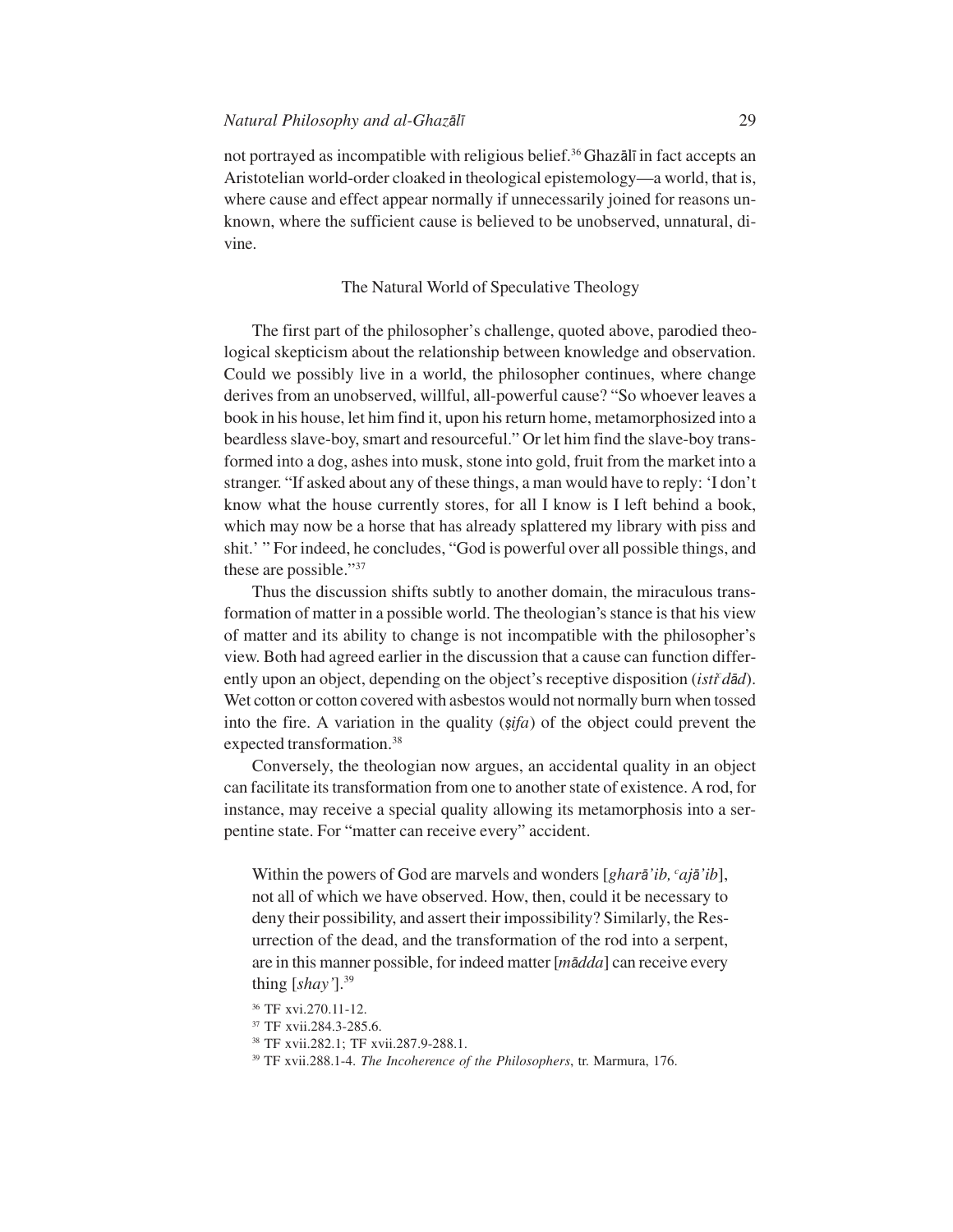By couching miraculous change in the language of natural philosophy, the theologian is able not only to place all manner of change on a slippery slope, making it difficult for the philosopher to distinguish natural from unnatural change. He is, moreover, able to embrace the absurd, asserting the possibility of improbable change: the book's metamorphosis into a slave-boy, the transformation of iron into a cloth turban, the resurrection of the human body, even the ability to write of a dead man's hand.40

Never mind, for now, that the philosopher would protest the possibility of such miracles. According to the theologian there is no solid ground for disagreement. Granting that God has not the power to effect impossible, that is illogical, transformations,<sup>41</sup> the theologian sees only one minor point of contention: how long a time would extensive metamorphoses require? Both agree, he reminds the natural philosopher, that extreme transformations are possible so long as matter passes through the successive stages of existence leading to its final state. The metamorphosis of an apple into a stranger may appear impossible, at first glance. But in accord with the natural cycle of life, an apple could be eaten by an animal, the animal digested into the human flesh, which becomes the sperm that fertilizes the womb that makes the stranger.

A miracle, according to the theologian, may simply be no more than a divinely induced acceleration of the normal span of time normally needed for natural transformations. God does not simply switch the apple into a stranger, as if by a trick of magic; he rather compresses time. The gradual evolution of matter thus occurs not in an aeon but in the second it takes to say "*kun*." This is where the philosopher differs.<sup>42</sup> But "why should the adversary refuse to admit that it is in God's power to rotate matter [*mdda*] through this cycle in a shorter time than normal?"<sup>43</sup> A researcher of nature, attuned as he must be to the wonders of God's world, ought to recognize that bodies may receive "preparations for their transformation [*istihala*] through the cycles in the shortest time, thus giving rise to a miracle [*muc jiza*]."44

Given the theologian's naturalistic explanation of miracles, it may seem that Ghazālī's approach is apologetic or conciliatory. After all, has the theologian not succeeded in justifying miraculous causation with the very logic of Aristotelian science? Earlier in the dialogue we found him couching an Aristotelian worldorder in theological language. Now he seems to be upholding the possible existence of a very different world order, one where physical change occurs at such speed that it is impossible to observe cause and effect as joined. Yet in this possible world unperceived natural causes do in fact produce visible effects. Is this not a theological other-world reigned by the Aristotelian laws of physics?

<sup>40</sup> TF xvii.290.7-9, TF xx.366.9-367.3, TF xx.368.11-369.1.

<sup>41</sup> TF xvii.293.5-7 and 294.5-6.

<sup>42</sup> See TF xx.366.9-368.10.

<sup>43</sup> TF xvii.288.7-8.

<sup>44</sup> TF xvii.291.7-292.1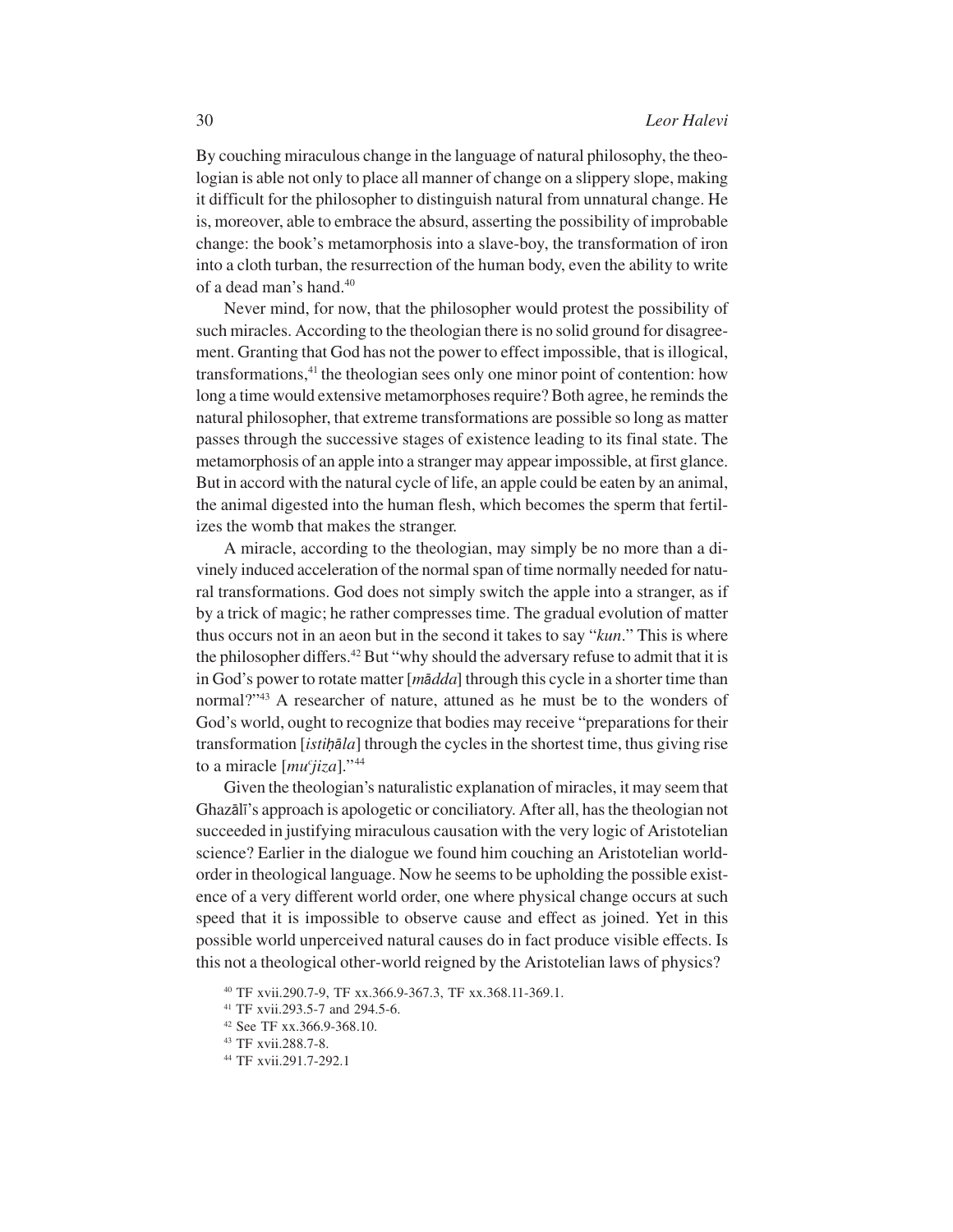Yes, but Ghazālī's purpose is hardly to provide an Aristotelian rationalization for belief in miraculous change, even if a plain reading of the theologian's argument could lead one to believe so. Why? For three reasons. Let us remember, first, that Ghazali's intention in writing *Tahafut al-falasifa* was to display the fields on which philosophy and religion clash irreconcilably. On the issue of bodily resurrection, involving the miraculous transformation of matter in a possible world, the clash was seen as violent and irresolvable.<sup>45</sup>

Second, it would be ridiculous to believe a miracle on the authority of Aristotle. Throughout *Tahāfut al-falāsifa* Ghazālī has shown that the clash is not so much between philosophical thinking and religious belief as it is between two forms of belief. Ultimately, he argues, philosophers' ideas rest not on logic  $(mantiq)$ <sup>46</sup> but on a kind of belief. His dispute is in particular against philosophers who believe in a Craftsman (sāni<sup>c</sup>) and revere other philosophers who possess not the truth.<sup>47</sup>

They fancied they would display themselves honorably by eschewing the imitation of truth [taql*id al-haqq*] and by adopting the imitation of falsehood [*b* $\tilde{a}$ *til*] ... but to change from mimesis to mimesis is folly and madness. And what state in God's world is more despicable than that of a man who thinks it honorable to renounce the mimetic way of true doctrine by hastening to accept falsehood by judging it true, without receiving it on report and investigation?<sup>48</sup>

We have already seen the theologian point out an example of philosophical belief in the discussion on natural causation. He argued that philosophers hold cause and effect to be logically connected on faith. But observation of the natural world could not establish the truth of this philosophical tenet.

Given two competing claims to truth—one based on the Qur'an, the other on Aristotle's *Physics*—Ghazali would believe more the one with a sounder claim to true knowledge, the Qur'ānic version, and normally take it with all its literal force undiluted by metaphorical or allegorical interpretation.<sup>49</sup> Natural science, based as it is on doubtful observation and on the questionable authority of philosophers, has a lesser claim to truth than Scripture. In cases where religion and philosophy concur Ghazali makes it clear that "we know these things on the authority of religion,"50 not on philosophers' hearsay.

<sup>45</sup> TF *muqaddima* (II).13.4-7.

<sup>46</sup> TF *muqaddima* (IV).15.13.

<sup>47</sup> TF *fti*-*a*.5.1-4; TF xvii.279.12-280.2, TF *muqaddima* (I).8.9.

<sup>48</sup> TF *fti*-*a*.5.11-15. *The Incoherence of the Philosophers*, tr. Marmura, 2.

<sup>49</sup> TF xx.355.9-356.7.

<sup>50</sup> TF xx.354.7; also TF xvii.309.2-4.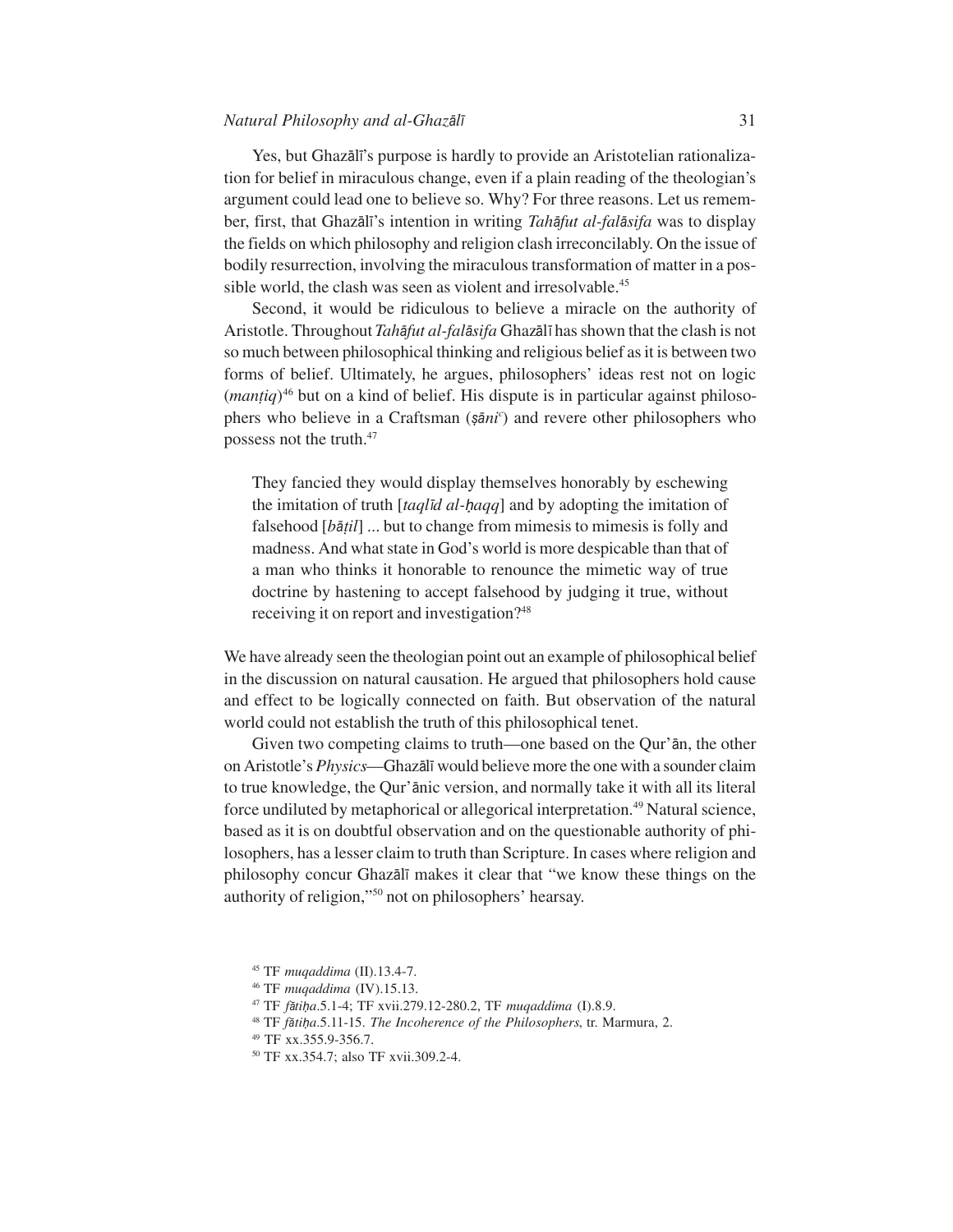Third, by embracing the very religious beliefs the philosopher decries as wholly absurd, and by justifying these beliefs with the very logic of natural philosophy, the theologian in fact makes a joke of Aristotelian epistemology. Tastefully enough, the joke is never made explicit. But it is in my opinion clear. For if Aristotelian aetiology is applicable to any possible world conjured up by the theologian, then it loses its grip on the real world. The natural philosopher is forced to concede that his reliance on human reason and on sense perception as the grounds for knowledge about causes was imperfect and enthusiastic. When Ghazālī has the theologian justifying in Aristotelian language the possible world where dead men are observed writing, he is of course not arguing for the plausible existence of such a world; he is only showing how the Aristotelian laws of physics are absurdly removable from the observable world they purport to explain.<sup>51</sup>

### Functional vs. Existential Skepticism

Curiously, with a strategy that would have been familiar to Ghazali, the believer in Wittgenstein's lectures confronts the skeptic. He tells him that he has just seen his dead cousin dancing. The skeptic is unable to respond because such a statement reveals to him the gap in communication between him and the religious man, who stands on a plane of language and meaning so different that its words—and even their antonyms—are incomprehensible to the outsider.<sup>52</sup> In Ghazālī the divide between the philosopher and the believer is no less fundamental. To accept the possibility of a dead man writing would imply, the philosopher argues, that no human agency exists. In matter, inert or otherwise, all change would occur without choice, knowledge, or power.<sup>53</sup> As dust is moved by the wind's breath, so man would be moved by God all-powerful.

Ghazālī has often been compared to David Hume. Skeptical about the grounds on which knowledge rests, both emphasized the limits of reason. Anticipating Hume, Ghazālī argued that habit and observation are the imperfect sources of our knowledge of the external world. But the differences between them are in my view more remarkable than the similarities. When Hume finds the conjunction of cause and effect in the human mind to be but probable, he has discovered a "solid foundation" for moral philosophy.<sup>54</sup> "Our reason must be consider'd as a

53 TF xx.292.8-293.1.

54 David Hume, Introduction to "Treatise of Human Nature: Being an Attempt to introduce the Experimental Method of Reasoning into moral Subjects," in *The Philosophical Works*, ed. T. H. Green and T. H. Grose (4 vols.; London, 1992), I, 307-8.

<sup>&</sup>lt;sup>51</sup> Cf. al-Bāqillānī taunting the skeptic, in *K. al-tamhīd*, ed. R. McCarthy (Beirut, 1957), 26.2-9, q. 46.

<sup>52</sup> Ludwig Wittgenstein, "Lectures on Religious Belief," in *Lectures and Conversations on Aesthetics, Psychology and Religious Belief*, ed. Cyril Barrett (Oxford, 1966), 53-56, 60, 65, 70.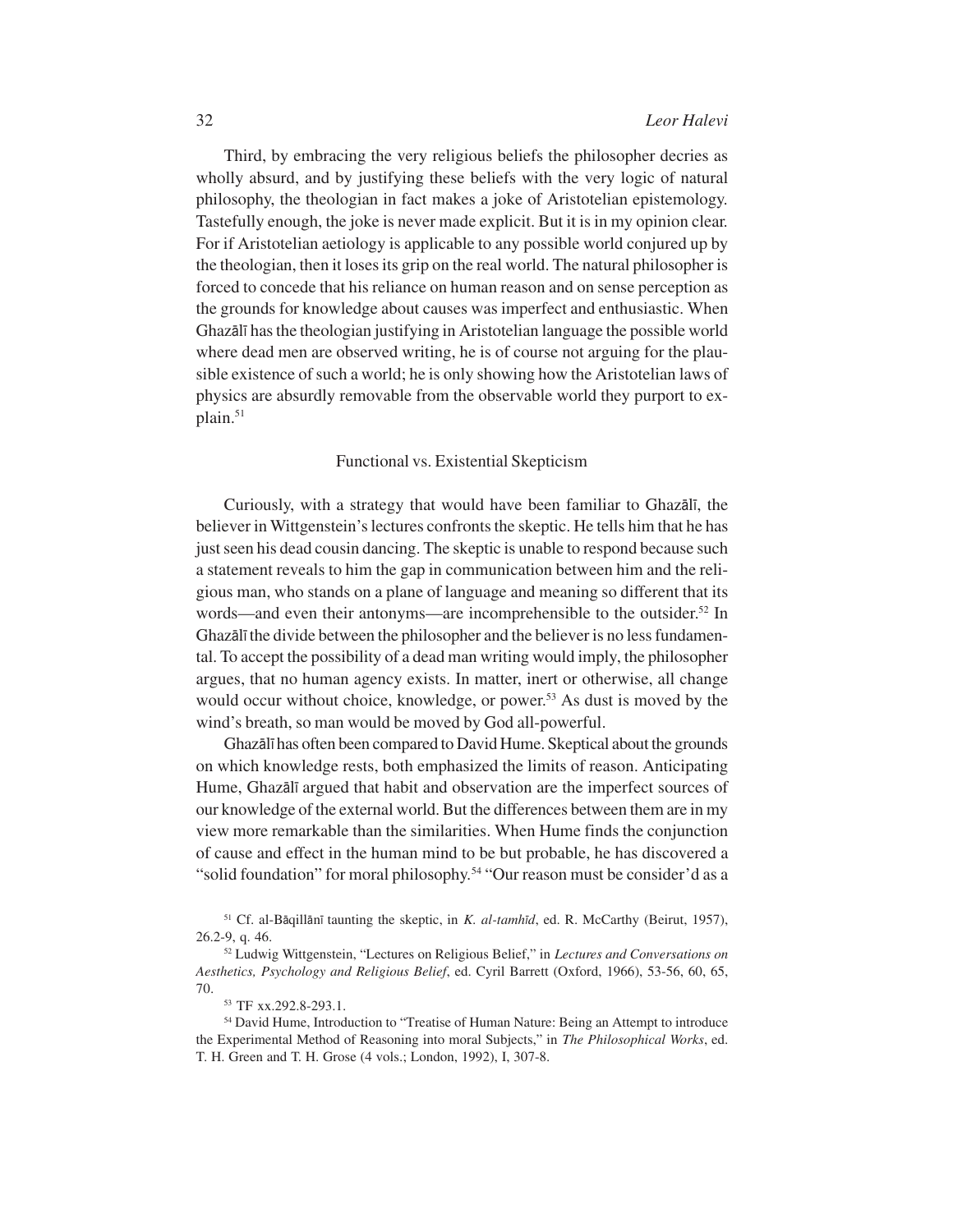kind of cause, of which truth is the natural effect; but such-a-one as by the irruption of causes, and by the inconstancy of our mental powers, may frequently be prevented. By this means all knowledge degenerates into probability."<sup>55</sup> Ghazālī does not at all model theology after the principles of the "experimental method." For him the very idea that philosophical knowledge of the external world rests on imperfect foundations proves that the order of this world may be quite different from what we observe and justifies belief in divine causation. Surely Hume would dismiss this "fanciful belief " and say that "a wise man ... proportions his belief to the evidence."56

The gap between Ghazali and Hume is most evident in the scope of their skepticism. Hume is a moderate theoretical skeptic in front of all systems of knowledge, not to the exclusion of the one he set forth, and for which he excused himself retrospectively in case he appeared dogmatic.<sup>57</sup> He applies this skepticism to reason and belief indifferently, or at least indiscriminately, as he shows brilliantly in the essay "Of Miracles." For Hume a miracle could be established only if the testimony in its favor seemed a grander violation of nature's laws than the miracle itself. On principle, Ghazali would never apply this manner of probabilistic thinking to questions of dogma. Belief in miracles is justifiable, according to him, because philosophical knowledge derived from sense perception cannot with certainty establish the mechanism behind the laws of nature.

Ghazālī's skepticism is partial or selective, and like Wittgenstein's, it follows the rules of an altogether different game. If the skepticism of the ancient Greeks and of Hume is existential, in the sense that it envelops one's outlook and personality, this other form of skepticism is best understood as functional. It is a tool applied or withheld at one's will, so as to negate a certain perspective in favor of another. It is a skepticism exercised, not with the intent of showing oneself a perfect skeptic, but for reasons external to the tradition of skeptical thought. This distinction between functional and existential skeptics may be obvious but is nonetheless important. The concept of functional skepticism which I have advanced is simple; yet it wields an explanatory power that must not escape the reader. For it liberates us from considering users of skepticism in terms of their skeptical pedigree—as perfect or corrupt by degrees—and thus enables us to focus instead on the reasons and goals underlying their skeptical stances.

Since Wittgenstein has been enthusiastically contrasted with Hume as the more perfect skeptic, my comparison requires some clarification.<sup>58</sup> It is no doubt

<sup>55</sup> Hume, "Treatise of Human Nature," 4.1 ("Of Scepticism with regard to Reason"), 472.

<sup>56</sup> David Hume, "An Enquiry Concerning Human Understanding," in *The Philosophical Works*, ed. T. H. Green and T. H. Grose (4 vols.; London, 1992), 4.10 ("Of Miracles"), 89.

<sup>57</sup> Hume, Conclusion to the "Treatise of Human Nature," 553.

<sup>58</sup> For example, see Saul A. Kripke, *Wittgenstein on Rules and Private Languages* (Oxford, 1982), 60.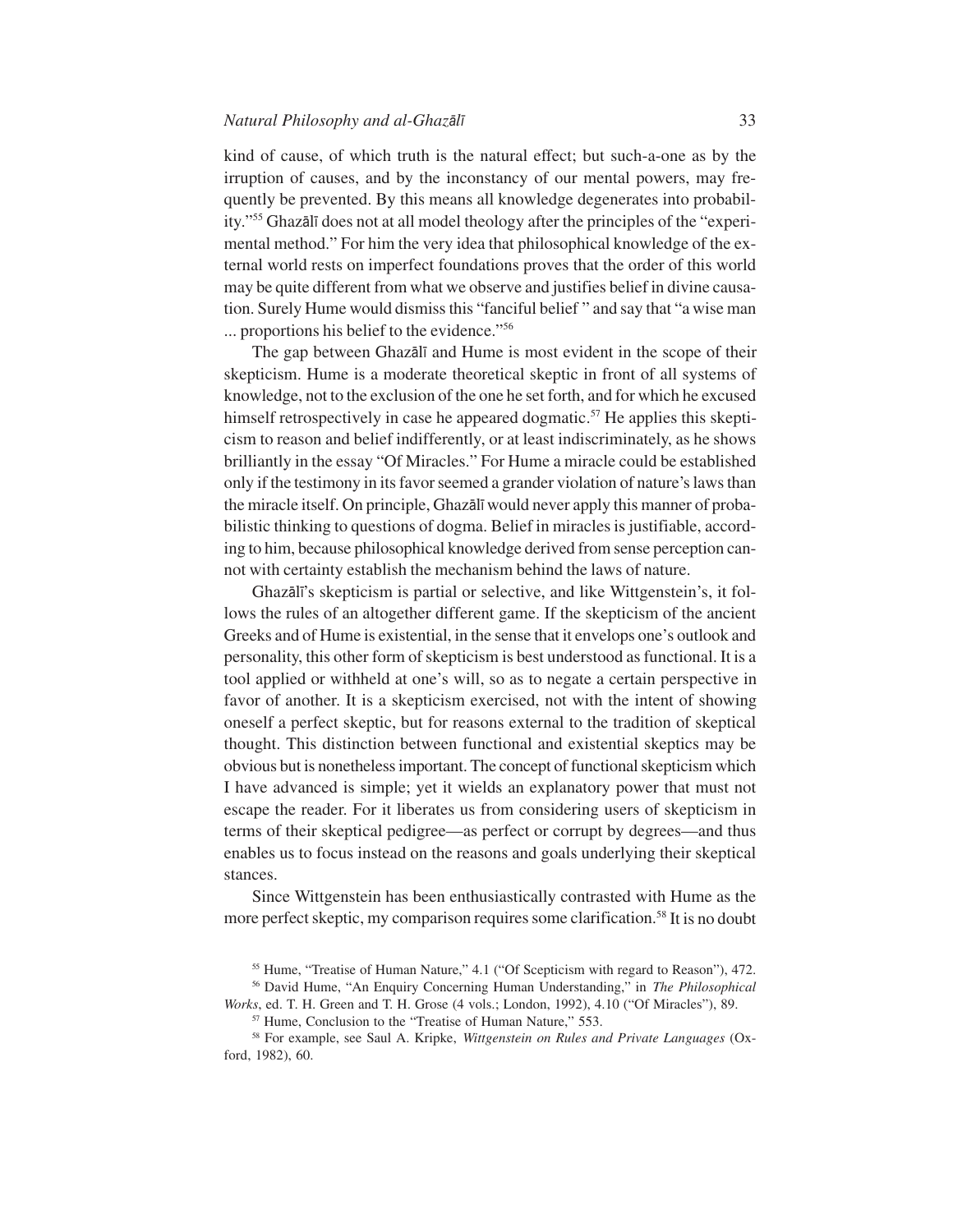true that Wittgenstein exercised the sharpest tools of the skeptic in questioning the possibility of private languages, the communicability of passion, the logical basis of causal inferences, or the sense in G. E. Moore's "I know this is a hand" brand of common sense.<sup>59</sup> Yet Wittgenstein also argued that philosophical doubts have their proper boundaries: "Skepticism is not irrefutable, but obviously nonsensical, when it tries to raise doubts where no questions can be asked."<sup>60</sup> The skeptic has no right to ridicule religious belief, for he cannot truly understand it. Wittgenstein's passionate attack on James Frazer's *The Golden Bough* has its roots in this conviction that there are practices, beliefs, and statements, where no question of error exists. The mystical aspect of Wittgenstein, alongside his defense of important nonsense, has appeared mysterious. It is in fact beyond explanation unless we consider Wittgenstein's skepticism to be of Ghazālī's rather than of Hume's sort.<sup>61</sup>

Needless to say, there are crucial differences between Ghazali and Wittgenstein, with implications to their skeptical logic. To take but one example, Wittgenstein holds that "The limits of my language mean the limits of my world" a modern idea, despite the classical echoes, for its emphasis on the individual, his language, and subjectivity.<sup>62</sup> Ghazali could not have bothered with the anxieties of another time, and it would be downright foolish to forget the historical distance between them. But this is of course unremarkable, or at least entirely expected. What is interesting is that, despite the obvious historical differences, there are structural similarities between them that elucidate the skepticism of one and the other.

Wittgenstein's pronouncements on Darwinian and Newtonian believers bear all the marks of Ghazālī's attacks on Aristotelian believers. Indeed, more generally, his view of philosophy's role vis-à-vis natural science corresponds deeply to Ghazālī's view of theology's role vis-à-vis natural philosophy. However, it might prove more fruitful to provide a sketch of a comparison between Ghazālī's views of natural philosophy and Wittgenstein's on Freudian psychoanalysis.

This as well as previous comparisons must remain suggestive because Wittgenstein, like Ghazālī, neither endorsed nor refuted skepticism with a set of positive theses. This, combined with the fact that his uses of skepticism changed with the stages of his thought and varied according to the object of his thought (religious discourse, for instance, was treated quite differently from mathematical statements), makes it nearly impossible to represent both briefly and fairly this aspect of his philosophy. In this respect Wittgenstein also resembles Ghazali, for it would likewise be a mistake to assume that the same skeptical tools were

<sup>59</sup> See D. Z. Phillips, *Religion Without Explanation* (Oxford, 1976), ch. 10.

<sup>60</sup> Wittgenstein, *Tractatus Logico-Philosophicus*, tr. D. F. Pears and B. F. McGuinness, with an introduction by B. Russell (London, 1994), 6.51.

<sup>61</sup> Cf. A. J. Ayer, *Wittgenstein* (London, 1985), 87.

<sup>62</sup> *Tractatus Logico-Philosophicus*, 5.551-5.5521.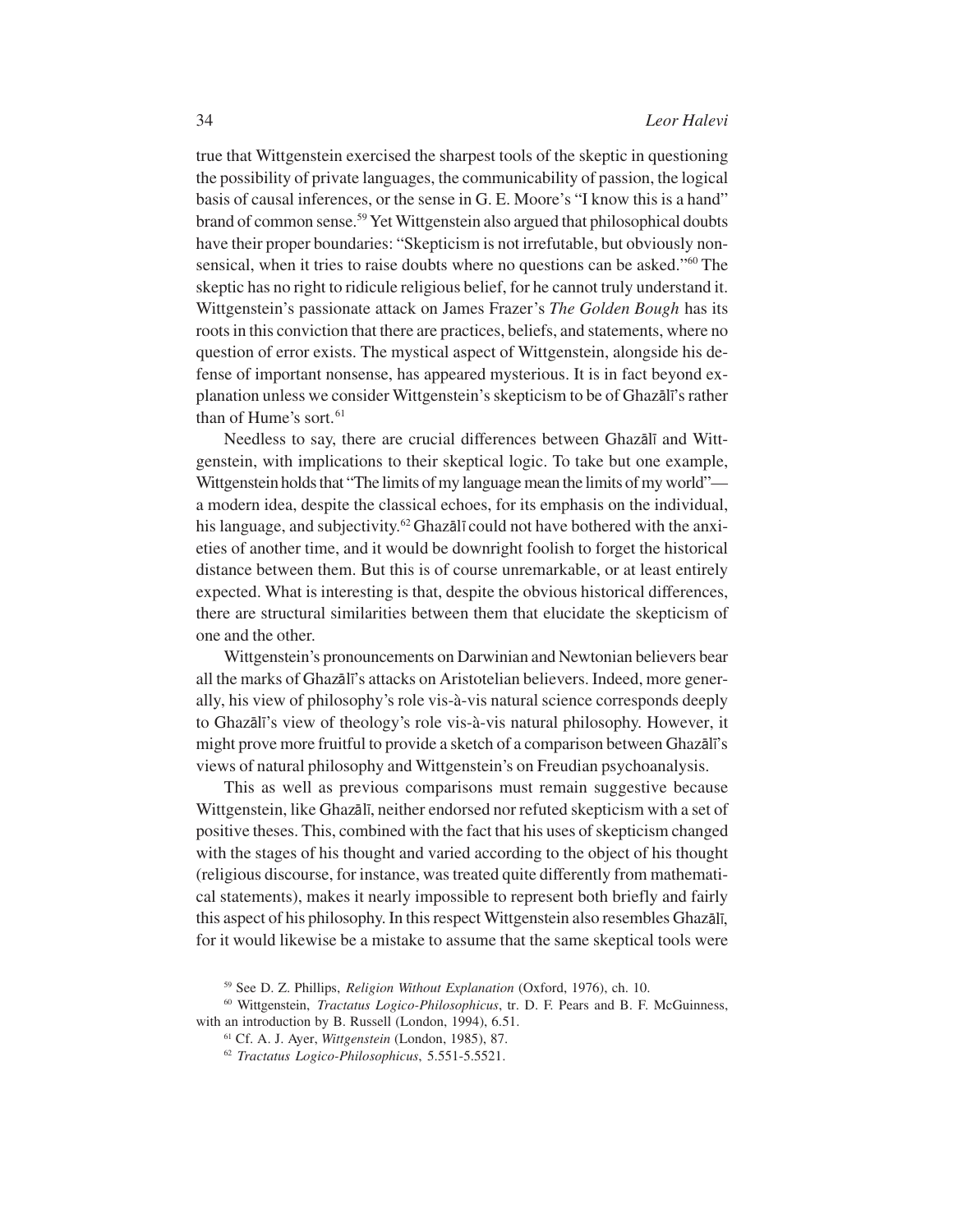## *Natural Philosophy and al-Ghazāl* 35

operative in *The Incoherence of the Philosophers* as in *The Revivification of the Sciences*. Not identifying themselves as skeptics, functional skeptics could simply not be bothered to work out a coherent defense of their brand of skepticism.

Wittgenstein was both fascinated and disturbed by the language of psychoanalysis because its claims upon the reality of dreams, and its casual physiological references, violated the rules of the language-game by blurring the lines between logical facts, natural things, and interpretations of outlying sense. Ghazālī, we have already established, was not opposed to a neutered causal theory upholding the possibility of divine agency. But what drove him mad about natural philosophy was its language, which like psychoanalysis obscured the difference between causation and reasoning.<sup>63</sup> By inferring future situations from a causal nexus established imperfectly by habitual observation and without clearly distinguishing logic from reality, natural philosophy also violated the rules of the language-game.<sup>64</sup>

*Tahfut al-falsifa* reverses the Demea-Philo relationship we have come to expect since Hume. Here it is the philosopher who is the duped believer, arguing in terms of necessity and certainty. For his part the theologian only asserts the rational validity of religious dogma. Never asking for a suspension of disbelief, he merely establishes God's miraculous agency in a possible world. Whatever the correspondences between Ghazali's and Wittgenstein's views of philosophical believers, one can certainly say of Ghazālī's skepticism that, like Wittgenstein's, it follows belief.

Is my reliance on sense-perception and my trust in the soundness of necessary truths of the same kind as the trust I previously had in blind imitation and as the trust most humans have in reflection? ... I therefore proceeded keenly to reflect on sense-perception and on necessary truths, to see whether I could doubt them. The result of this long effort to induce doubt was that I could no longer trust sense-perception either.<sup>65</sup>

#### The Transformation of the Body

We now understand why the theologian was eager to find the philosopher disagreeing with him on only a minor point, the time required for extreme transformations. But lurking behind the discussion was a deeper disagreement: what is the minimal substrate required during the transformation of matter for it still to remain in essence the selfsame matter? Would the rod, in other words, still be

<sup>63</sup> See Jacques Bouveresse, *Philosophie, mythologie et pseudo-science: Wittgenstein lecteur de Freud* (Cahors, 1991), 82, 85-87, 91, 97, 105, 140.

<sup>64</sup> Cf. *Tractatus Logico-Philosophicus*, 5.135-5.1363n.

<sup>&</sup>lt;sup>65</sup> Ghazālī, al-Munqidh min al-*Dalāl*, 83-84.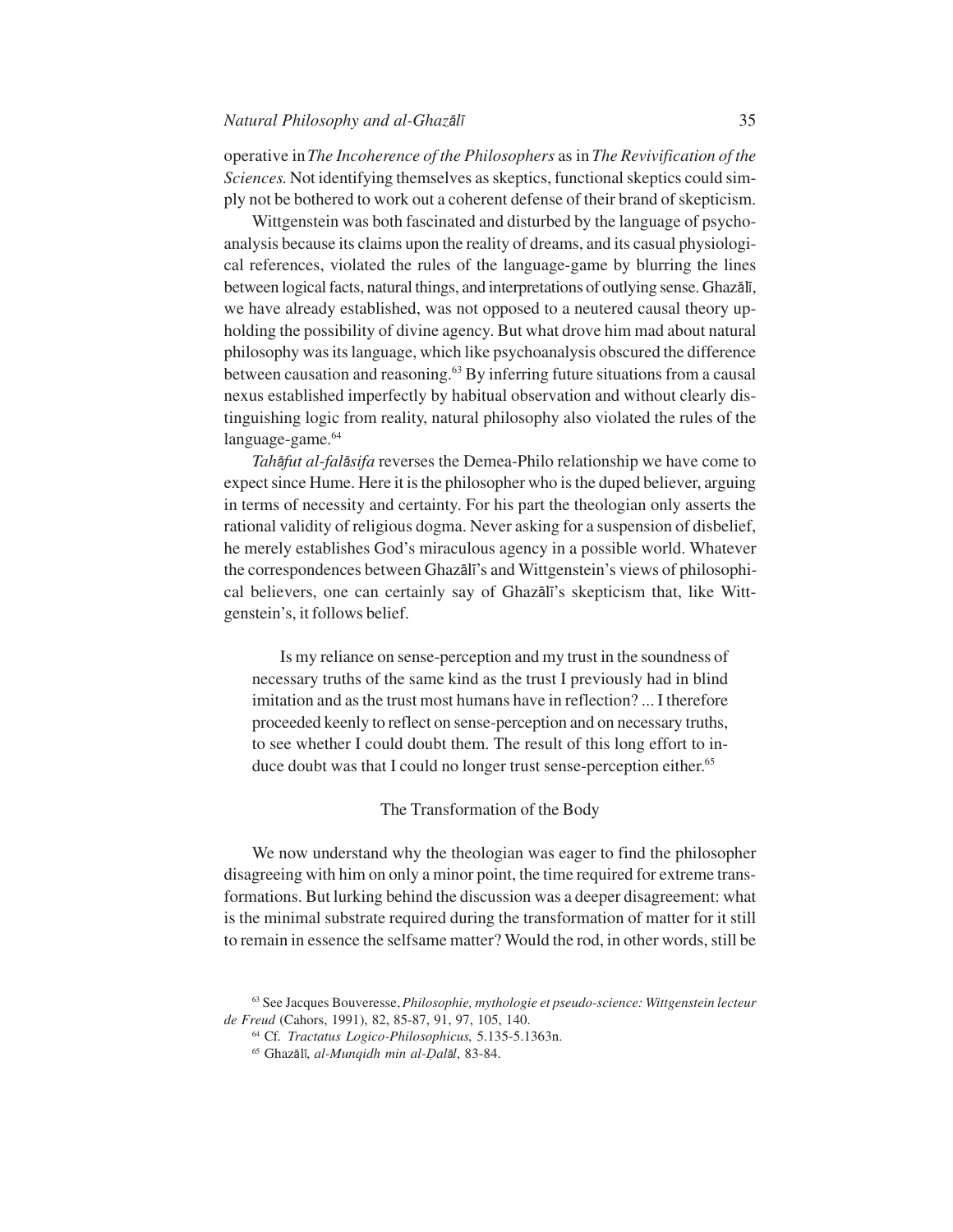a rod once it has become a serpent? From the theologian's perspective, "matter abides" during extensive metamorphoses.

When we say that blood metamorphosizes into sperm, we intend by this that the matter [madda] itself has disrobed a form (sūra) and worn another form, so that one form disappears and another appears, but there is an abiding matter under the two successive forms.... For matter is common, while quality *(sifa)* is changeable.... Between the accident [<sup>*c*</sup> arad] and the substance (*jawhar*) there is no common matter.<sup>66</sup>

This, of course, is precisely the philosopher's terminology. The concept of diachronic change requires the postulate about the continuity of matter. But the philosopher would apply such language to the real world, not to the possible world where rods turn into serpents.

Ghazālī postpones the discussion of this issue until the last chapter of *Tahāfut al-falsifa*. The philosopher argues in this chapter that iron can be woven into a turban only after its "constituent parts" (*ajz'*) have "broken down" into "simple elements" (basa'it al-canasir), which can then gradually recombine to form cotton.67 The turban would not be woven of iron strings, but of an entirely different material, cotton. Similarly, a wooden rod may turn to the dust from which the serpent comes, but the rod's matter does not remain unchanged. For the rod would decompose into simple elements, which would evolve into the serpent's constituent elements. To speak of a rod acquiring a serpentine quality makes no sense to the philosopher, given that such language would conflate "substance" and "accident."68

The debate on the abiding identity of matter culminates when the philosopher advances several wickedly good examples against the resurrection of the original human body.69 How will God all-merciful bring back to life the body of a dead man who, eaten by worms or vultures, has been dispersed by flight or crawl? God could presumably round up all the atoms of the man's body from the four corners of the earth. But if a man ingests part of another man's body (by, for instance, eating the fruit that grew from the vulture's body turned into dust), in whose body would God resurrect that matter? Such arguments compel the theologian to claim that man could be resurrected in some human body, not necessarily the original one. Yet man remains the same. "For man is not body, but soul," which as self-subsisting substance survives death.<sup>70</sup>

<sup>66</sup> TF xvii.294.9-295.2. *The Incoherence of the Philosophers*, tr. Marmura, 180.

<sup>67</sup> TF xx.366.9-367.1.

<sup>68</sup> TF xvii.293.2.

<sup>69</sup> TF xx.360.3-362.6.

<sup>70</sup> TF xx.363.9, 364.4.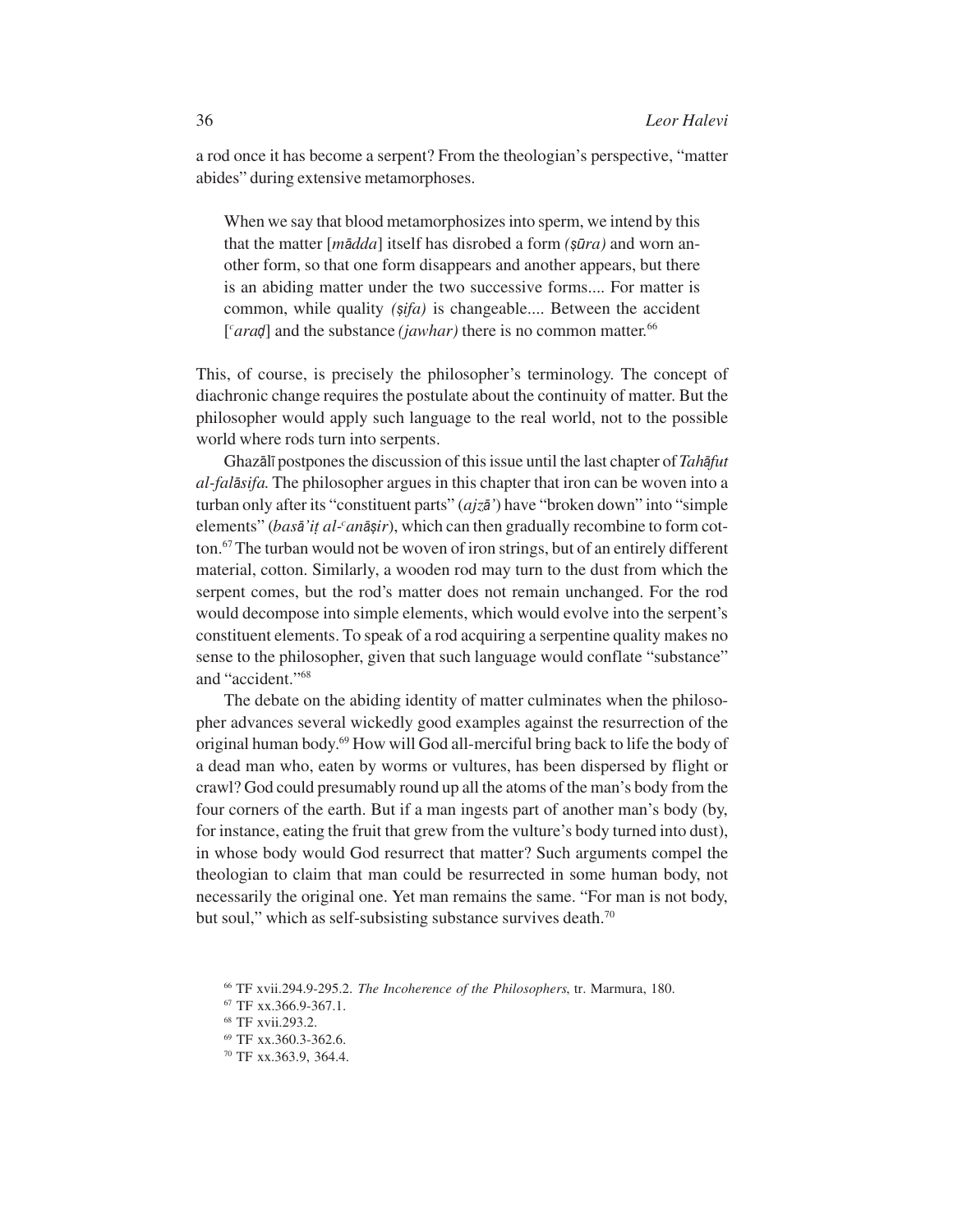Ghazālī, it has been said, adopted this view of man only for the sake of argument. But earlier in the dialogue Ghazali had already declared his opinion:

We intend to object to their claim of knowing, by rational proofs, that the soul's essence is self-subsisting substance. We would not argue that God's power is beyond such a thing, nor that the Revelation opposes it. On the contrary, we will make clear in the exposition on the Resurrection [*al-ashr wa-l-nashr*] that the Revelation verifies it. However, we deny their claim that the mind can prove this, while dispensing with the Revelation.71

Is it not likely, then, that Ghazālī's disbelief (recalled in *al-Iqti*sād fi l-i<sup>c</sup>tiqād)<sup>72</sup> was directed against the rational grounds on which philosophers held the same view of soul he held on religious grounds?

The deeper issue at stake is whether, in order to uphold the resurrection of the body as possible, the theologian has dropped the Aristotelian framework he had been cultivating throughout the dialogue. Has he come to define the soul as that which abides under a succession of bodies? The body as such would be no more than an accidental quality dependent on the continuation of soul.

Perhaps. But there is also evidence that the theologian in *Tahfut al-falsifa* thought of man as body. Since the body is continually changing, the philosopher argues, man cannot be, in essence, body. But some matter abides, the theologian responds. "Were a man to live a hundred years, it would be inevitable for constituent parts of the sperm (*ajz' min al-nufa*) to remain."73 To be sure, most of man's body regenerates in time, but so long as a minimal part of the original body remains, man's identity as body perseveres. Immediately after stating that man is man because of his soul, not his body, the theologian argues: "Since the parts of the body are continually changing from childhood to old age, growing lean or fat with changes in nourishment, thus man's physical constitution varies. Yet in spite of this a man remains himself."74

Now arguing against the Platonic idea of soul as immortal and self-subsisting, the theologian says: the soul "has a bond [cal*aqa*] with the body in that it does not come into existence unless a body exists." Avicenna's research proves, he continues, that the soul comes to exist "with the occurrence of sperm in the womb" (hudūthuhā 'inda hudūthi n-nutfati fi r-rahim). He concludes, extraordinarily: "When this bond is severed, the soul perishes. It won't return to exist-

<sup>71</sup> TF xviii.304.1-5. *The Incoherence of the Philosophers*, tr. Marmura, 185-86.

<sup>&</sup>lt;sup>72</sup> Cf. Marmura "Al-Ghazālī on Bodily Resurrection and Causality," 56-59.

<sup>73</sup> TF xviii.327.12.

<sup>74</sup> TF xx.364.5-7. *The Incoherence of the Philosophers*, tr. Marmura, 223.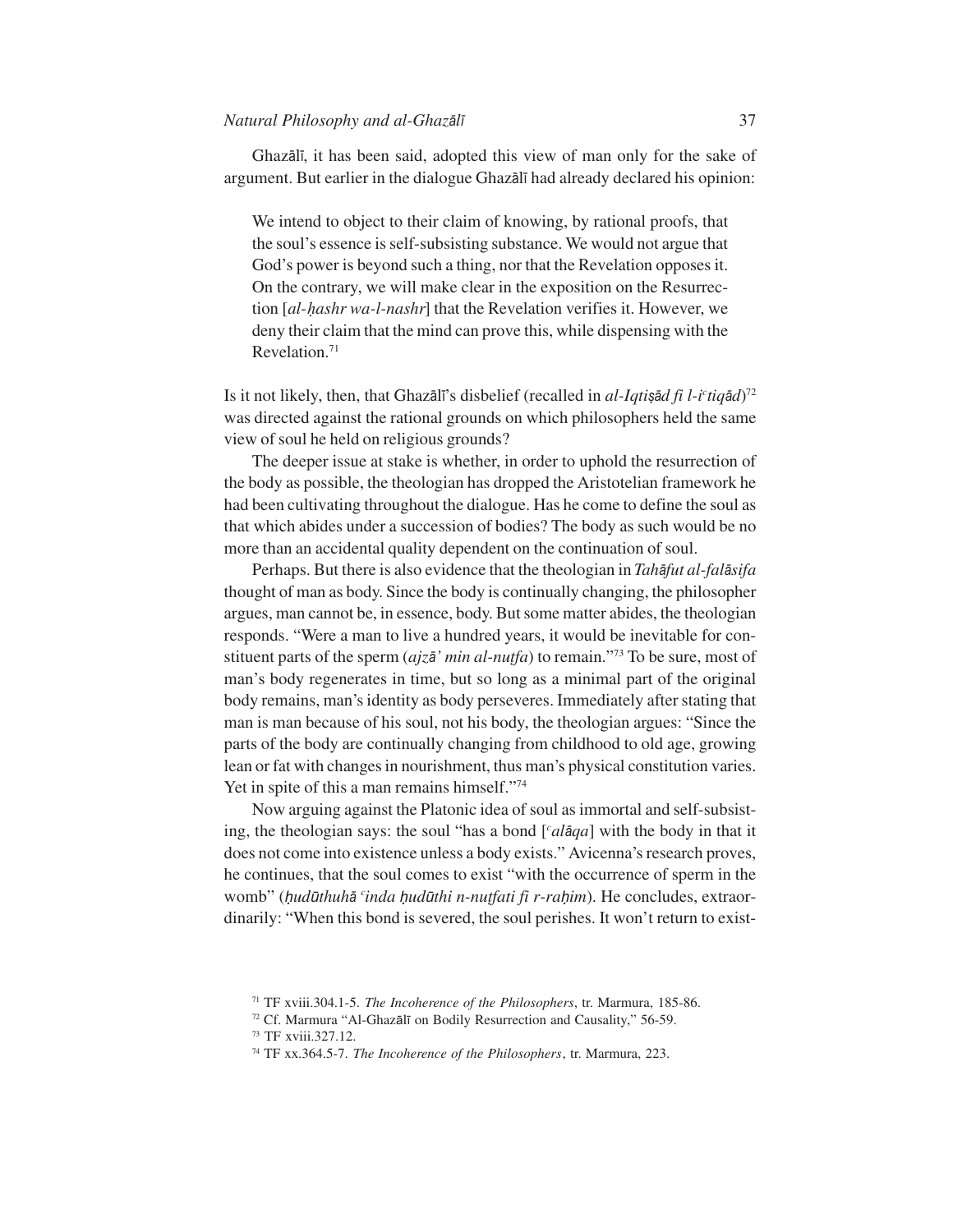ence unless God, holy and exalted, reinstates it in the way of reviving and resurrecting, as the Revelation teaches us about the Resurrection."75

This view of body and soul, surely inspired by the second book of Aristotle's *De Anima*, directly contradicts the earlier view.76 Does the soul perish with the body's death or is it immortal? Can the soul subsist without a body or must it dwell within a body? Given our drive to explain away the obscurities of narrative, it is surely tempting to argue that Ghazali believed in one view and not the other. Surely, however, the contradictions were as evident to him as they are to us. If Ghazālī did not eliminate them it is because he saw in *Tahāfut al-falāsifa* not a work of personal dogma but an eclectic work of theological skepticism. His project was never to present a unified theological front, free of incoherence. It is interesting not for his personal beliefs but for the manner in which he set up theological against philosophical belief. If this perspective leaves us in the dark about Ghazālī's belief, it nevertheless elucidates the nature of the text.

The miracle of the Resurrection, to be quite clear, is the return of the soul to a body that, however transformed, is still the same. The process, involving as it does a cause unobserved (the soul) and the transformation of inanimate matter (dust or bones) into life restored (the body lost), cannot be explained with Aristotelian terminology.

"Shall we be resurrected when we are worm-gnawed bones?" The atheist who denies the Resurrection has not pondered how he came to know that the causes of existence are limited to what he has observed. But it is not unlikely that the resurrection of the bodies will occur in a way different from anything he has observed.<sup>77</sup>

The miraculous resurrection of the gnawed bones could happen only in the possible world where the efficient and sufficient cause is unobservable. It makes no sense in the real world of physical causes and normal effects, where matter cannot leap refashioned into the body reformed.

All this does not mean that Ghazali denied natural causality. He quite clearly regarded it as possibly true.

It was not established for us whether the Resurrection—the collection of bones, and the quickening with flesh, and its cultivation—will take the shortest time or a long while. The controversy is not on this. Rather,

<sup>75</sup> TF xix.335.3-6, 336.5, 337.5-7. See Timothy Gianotti, Al-Ghazālī's Unspeakable Doctrine of the Soul (Leiden, 2001); and Jules Janssens, "Al-Ghazzālī's Tahāfut: Is it Really a Rejection of Ibn Sīna's Philosophy?," Journal of Islamic Studies, 12 (2001), 1-17.

76 Aristotle, *De Anima*, ed. and tr. R. D. Hicks (Cambridge, 1907), II.1-2: 412b4-9, 412b25- 413a10, 414a15-25.

77 TF xx.371.4-7. *The Incoherence of the Philosophers*, tr. Marmura, 227.